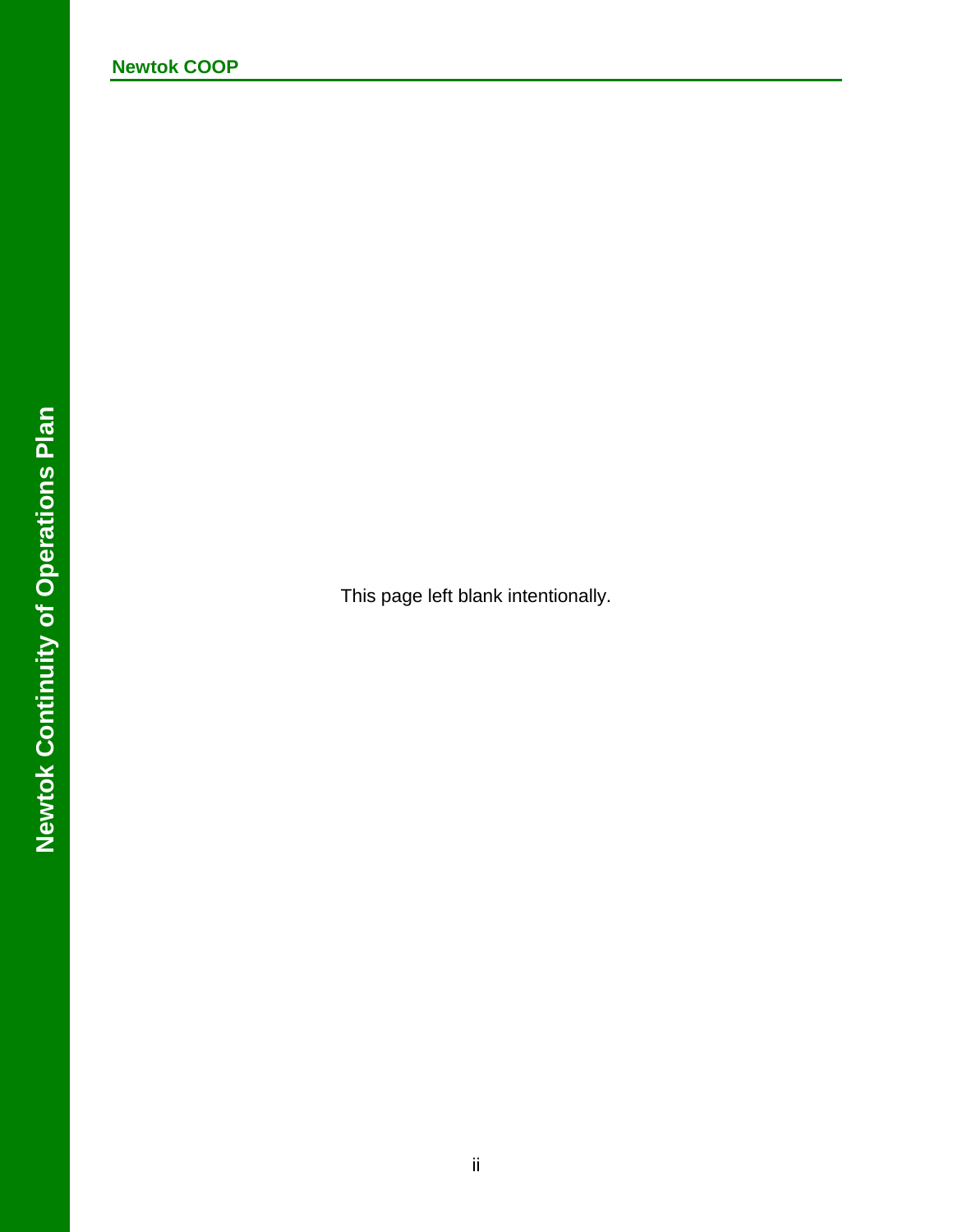# **Preface**

State of Alaska Statue 26.23 and Continuity Guidance Circular 1 (CGC 1) are guidance documents that direct agencies to develop and maintain a Continuity of Operations (COOP) Plan to (a) address how the agency will provide essential services to citizens during response and recovery, and (b) return the agency to normal operations.

Senior officials for the Newtok Traditional Council met during planning meetings and training sessions in November 2008 and in January 2010 to develop a comprehensive suite of plans for emergency management. This COOP plan is the result of these efforts. This COOP plan is in the early stage of development. The tribal government and non-governmental entities will continue to gather information to expand on the components within the framework provided in this plan.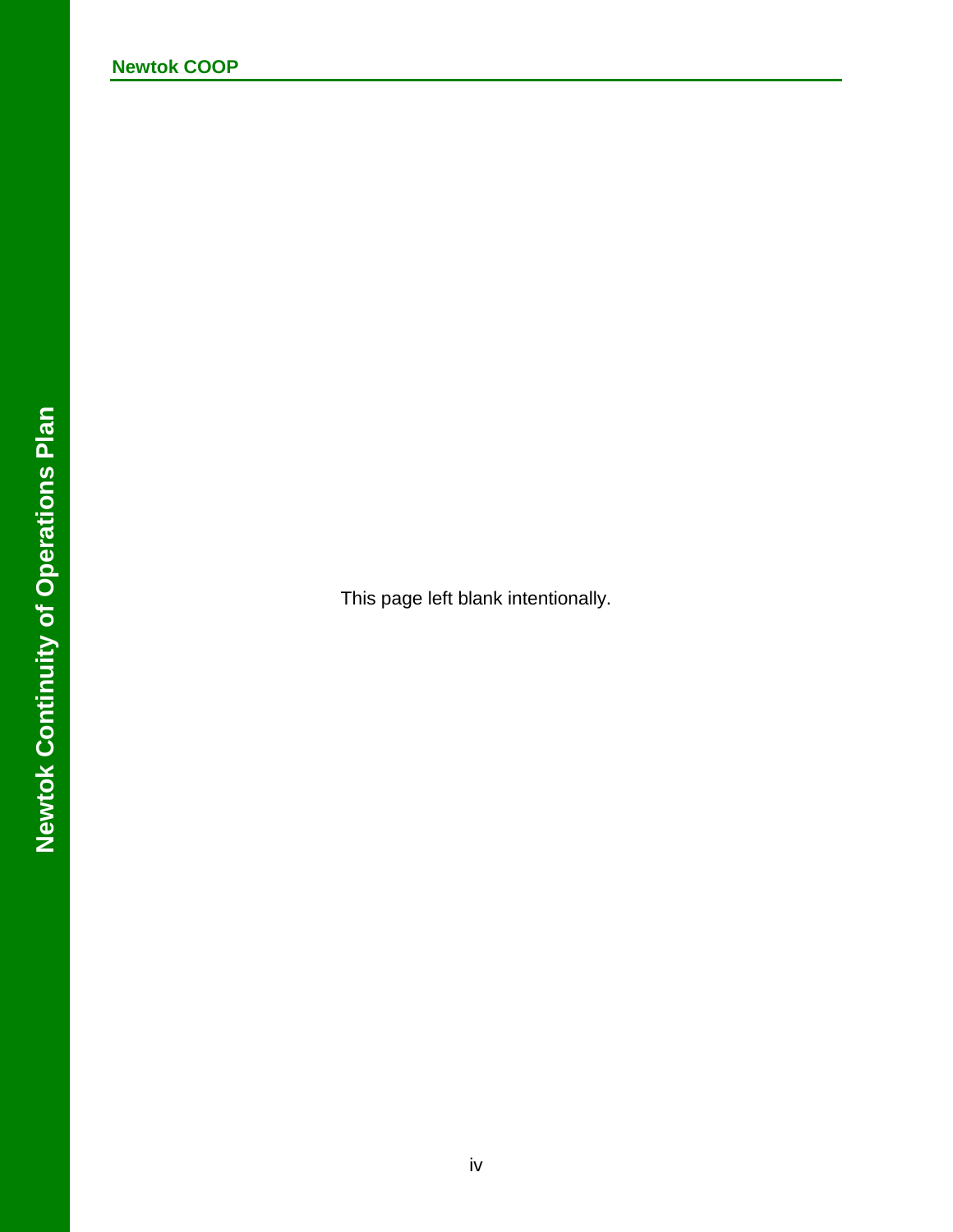# **Promulgation Statement**

This Continuity of Operations (COOP) plan was prepared by the Newtok Traditional Council to develop, implement, and maintain a viable COOP capability. This COOP plan complies with applicable internal agency policies and state and local regulations, and supports recommendations provided by the Federal Emergency Management Agency (FEMA). This COOP plan has been distributed internally within the community of Newtok, the Newtok Traditional Council, and with external agencies that may be affected by its implementation.

> Moses Carl, President Newtok Traditional Council

Stanley Tom, Tribal Administrator Newtok Traditional Council

DATE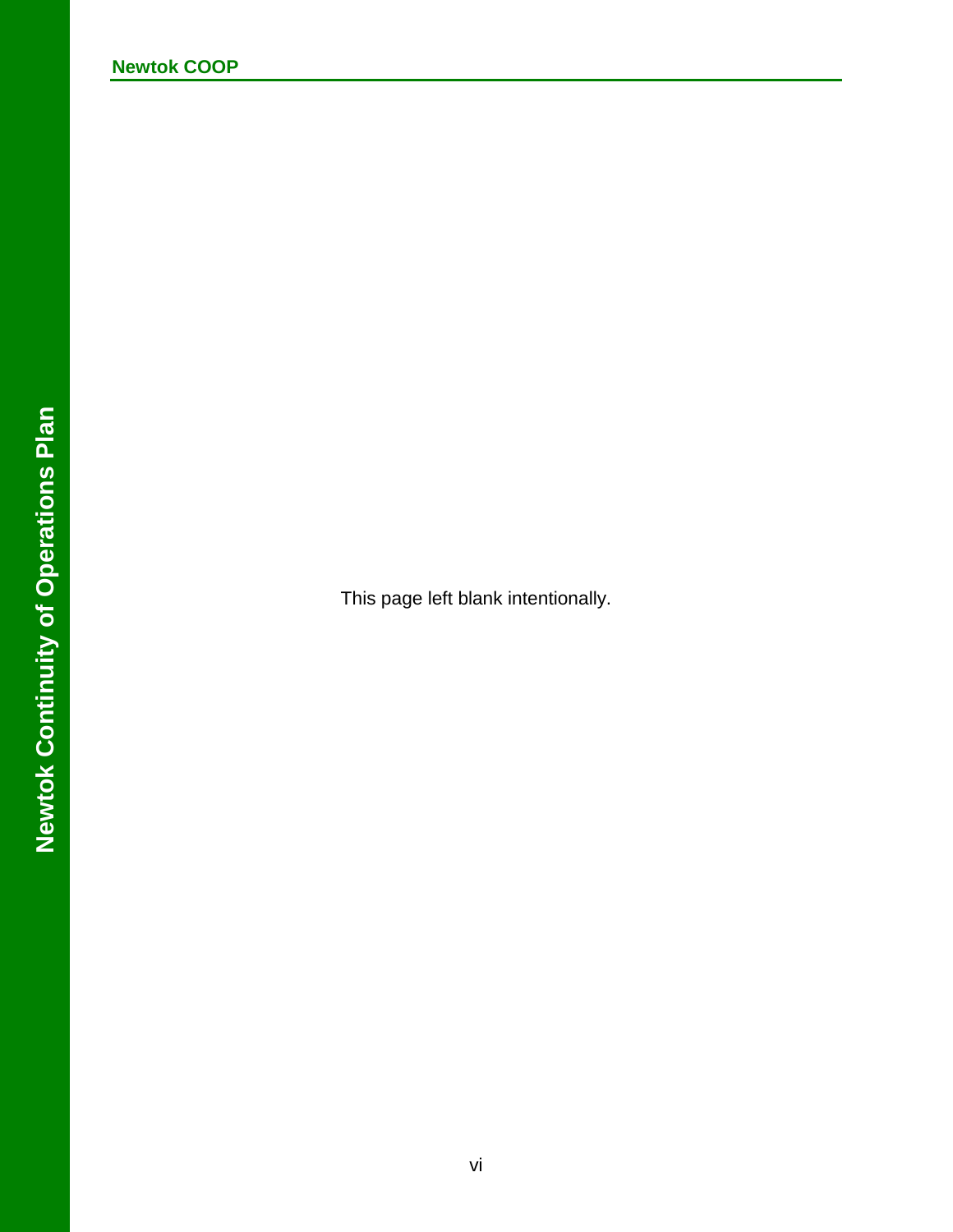# **Plan Administration**

The Newtok Traditional Council Continuity of Operations Plan, including appendices and annexes, will be reviewed annually or as appropriate after an exercise or incident response. The Continuity of Operations Plan will be formally re-promulgated by the Newtok Traditional Council once every five years.

#### **Record of Plan Changes**

All updates and revisions to the plan will be tracked and recorded in the following table.

| <b>Date</b> | <b>Change No.</b>       | <b>Purpose of Update</b> |
|-------------|-------------------------|--------------------------|
| 2010        | <b>Original Release</b> |                          |
|             |                         |                          |
|             |                         |                          |
|             |                         |                          |
|             |                         |                          |
|             |                         |                          |
|             |                         |                          |
|             |                         |                          |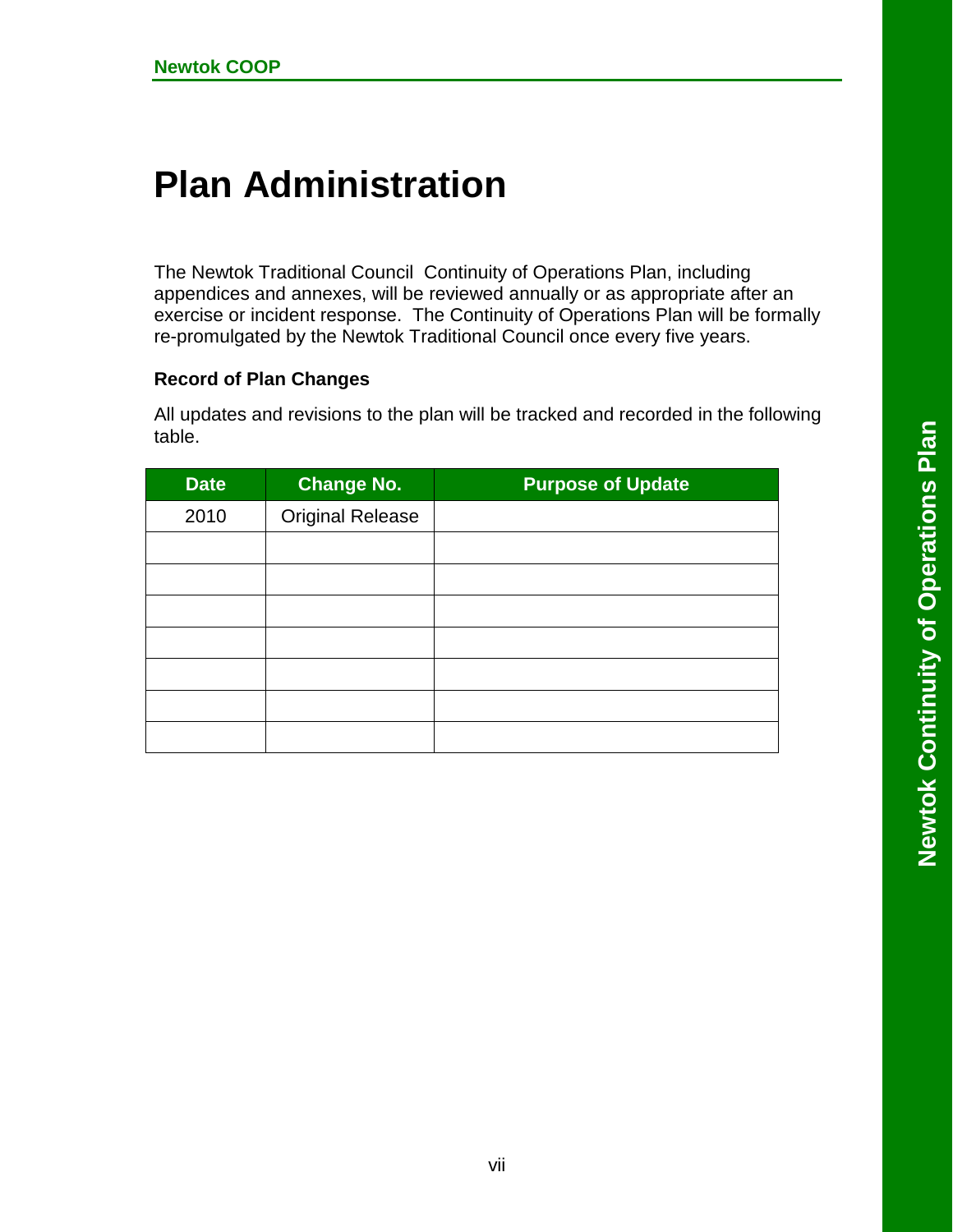#### **Plan Distribution List**

Copies of this plan have been provided to the following entities and persons. Updates will be provided when available. The Newtok Traditional Council is ultimately responsible for dissemination of all plan updates.

| <b>Date</b> | <b>No. of Copies</b> | Jurisdiction/Agency/Person |
|-------------|----------------------|----------------------------|
|             |                      |                            |
|             |                      |                            |
|             |                      |                            |
|             |                      |                            |
|             |                      |                            |
|             |                      |                            |
|             |                      |                            |
|             |                      |                            |
|             |                      |                            |
|             |                      |                            |
|             |                      |                            |
|             |                      |                            |
|             |                      |                            |
|             |                      |                            |
|             |                      |                            |
|             |                      |                            |
|             |                      |                            |
|             |                      |                            |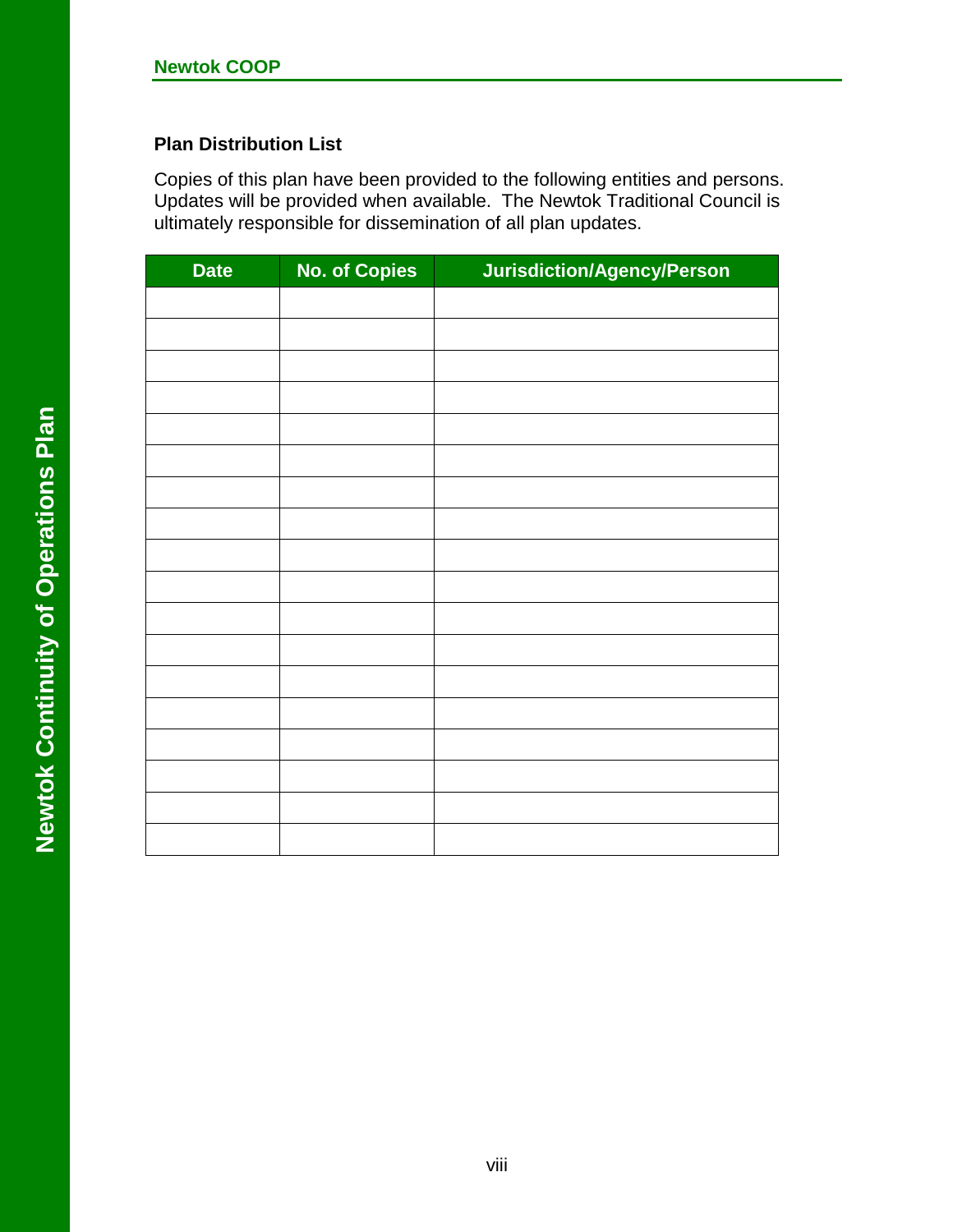# **Table of Contents**

| 1<br>1.1<br>1.2<br>1.3<br>1.4<br>1.5                                                                                                          |                                                                                                                                                                                                |     |
|-----------------------------------------------------------------------------------------------------------------------------------------------|------------------------------------------------------------------------------------------------------------------------------------------------------------------------------------------------|-----|
| $\mathbf{2}$                                                                                                                                  | Essential Functions and Responsibilities4                                                                                                                                                      |     |
| 3<br>3.1<br>3.2<br>3.3<br>3.4<br>3.5<br>3.6                                                                                                   | Delegations of Authority and Lines of Succession  12                                                                                                                                           |     |
| $\overline{\mathbf{4}}$<br>4.2                                                                                                                | Additional Responsibilities and Procedures  14                                                                                                                                                 |     |
| 5<br>5.1<br>5.2<br>5.3<br>5.4<br>5.6                                                                                                          |                                                                                                                                                                                                |     |
| 6<br>6.1<br>6.2                                                                                                                               |                                                                                                                                                                                                |     |
| 7<br>Appendix A<br>Appendix B<br>Appendix C<br>Appendix D<br>Appendix E<br>Appendix F<br>Operations<br>Appendix G<br>Appendix H<br>Appendix I | Requirements for Alternate Work Site31<br><b>Vital Records</b><br>Essential Resources/Supplies and Services 35<br><b>Essential Travel Required for Maintaining Department's Critical</b><br>39 | -33 |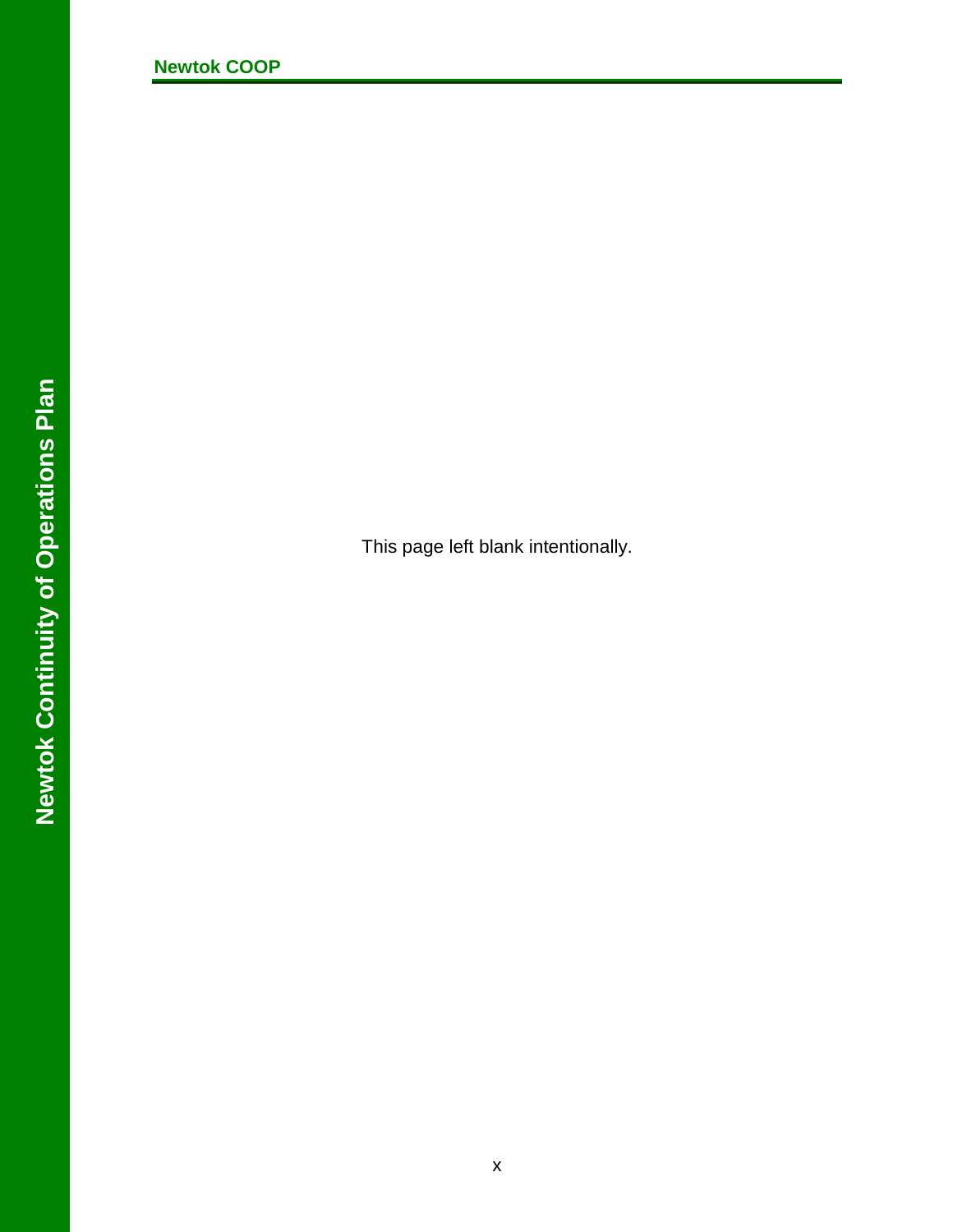## **1 Introduction**

<span id="page-10-0"></span>The Newtok Traditional Council has essential functions that must be performed, or rapidly resumed, in an emergency. While the impact of an emergency cannot be predicted, planning for operations under such conditions can limit the impact of the emergency on the community's people and facilities. To that end, the Newtok Traditional Council prepared a Continuity of Operations (COOP) plan.

This COOP plan establishes guidance and procedures to ensure that essential functions for the community are carried out in the event of an emergency that threatens or hinders operations and/or requires the relocation of city personnel and functions.

#### <span id="page-10-1"></span>**1.1 Purpose**

This COOP plan describes how the Newtok Traditional Council will perform essential functions during and after a disruption in internal operations whether caused by severe weather, other natural or manmade disasters, or malevolent attack. This COOP plan will help the Newtok Traditional Council:

- Be able to implement the COOP plan both with and without warning;
- Be able to perform essential functions no later than 12 hours after activation of the COOP plan;
- Be able to maintain essential functions for up to 30 days (90 days in a pandemic influenza scenario);
- Conduct regularly scheduled testing, training, and exercising of agency personnel, equipment, systems, processes, and procedures used to support the agency during a COOP event;
- Plan the location of alternate facilities in areas to initiate, maintain, and terminate continuity operations; and
- Promote the development, maintenance, and annual review of agency COOP capabilities.

#### <span id="page-10-2"></span>**1.2 Applicability and Scope**

The COOP plan is applicable to all Newtok Traditional Council departments and personnel. This COOP plan describes the actions that will be taken to activate a viable COOP capability within 12 hours of an emergency event, and to sustain that capability for up to 30 days. The COOP plan can be activated during business and non-business hours, both with and without warning.

The COOP plan covers all facilities, vehicles, and buildings operated or maintained by the City, the IRA Council, or the Corporation. This COOP plan supports the performance of essential functions from alternate (continuity) locations if the primary facility becomes unusable for short or long periods of time. The COOP plan also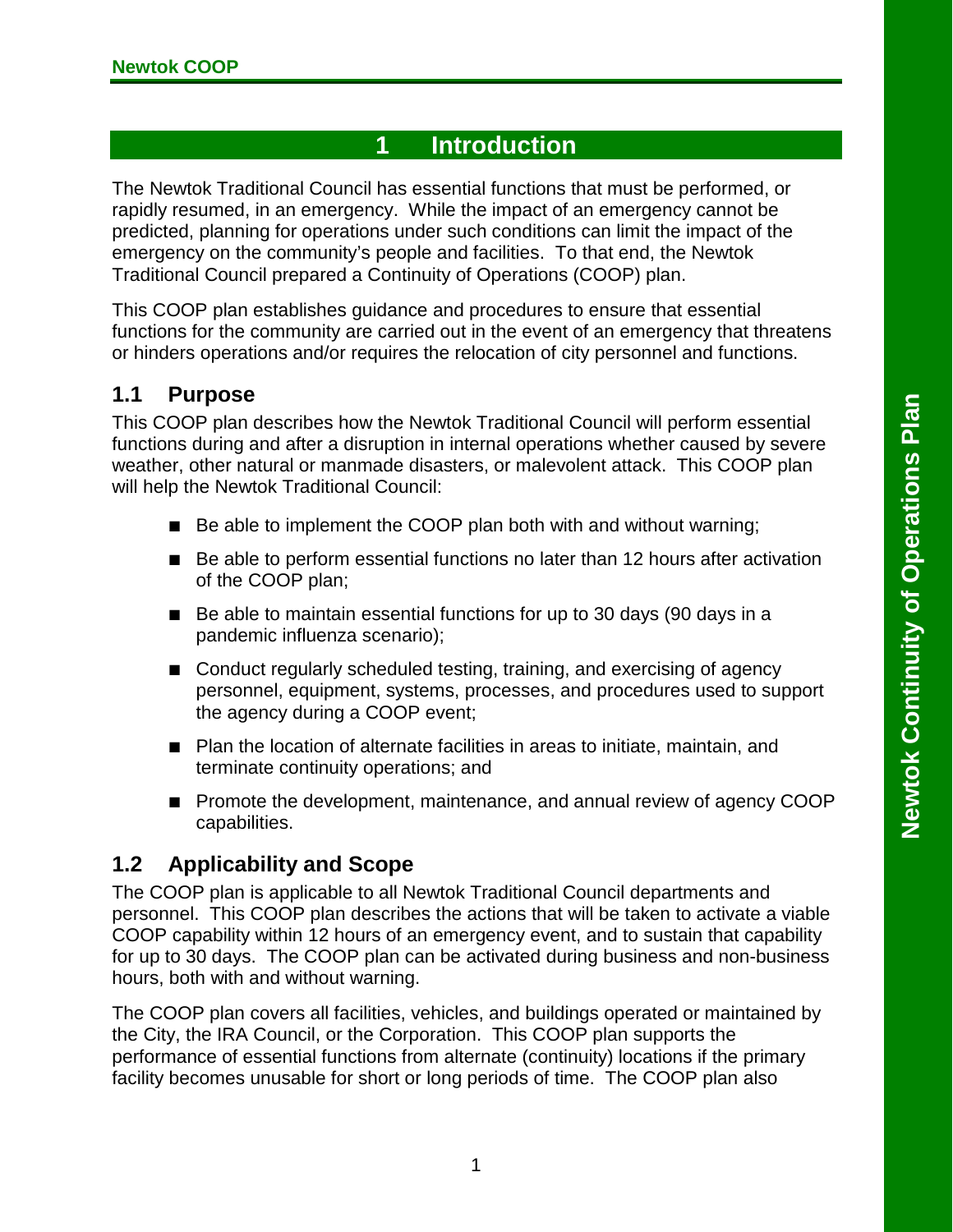provides for continuity of management and decision-making if senior officials or critical personnel are unavailable or inaccessible.

The COOP plan has been distributed to designated individuals within the Newtok Traditional Council and shared with the Alaska Division of Homeland Security and Emergency Management (DHS&EM).

### <span id="page-11-0"></span>**1.3 Policy**

It is the policy of the State of Alaska and the Newtok Traditional Council to respond quickly at all levels in the event of an emergency or threat in order to continue essential functions and operations and to provide support to the citizens of Alaska and other agencies or services that may be affected by the emergency.

A viable COOP capability (1) identifies essential functions; (2) consists of plans and procedures for alternate facilities and interoperable communications; and (3) reinforces training in, orientation toward, and practicing of plan elements.

In compliance with the National Incident Management System (NIMS) and Continuity Guidance Circular 1 (CGC 1) Continuity Guidance for Non-Federal Entities (States, Territories, Tribal, and Local Government Jurisdictions, and Private Sector Organizations), all COOP program activities will incorporate the principles of NIMS and the Incident Command System (ICS) adopted and described within the Newtok Emergency Operations Plan (EOP).

#### <span id="page-11-1"></span>**1.4 Objectives**

The objectives of this plan are to:

- Ensure the continuation of essential functions;
- Ensure the safety of city employees;
- Maintain command, control, and direction during emergencies;
- Reduce disruptions to operations;
- Protect critical facilities, equipment, records, and other assets;
- Assess and minimize damages and losses;
- Provide organizational and operational stability;
- Facilitate decision-making during an emergency;
- Achieve an orderly recovery from emergency operations;
- Assist affected employees and their families;
- Provide for the line of succession to critical management and technical positions;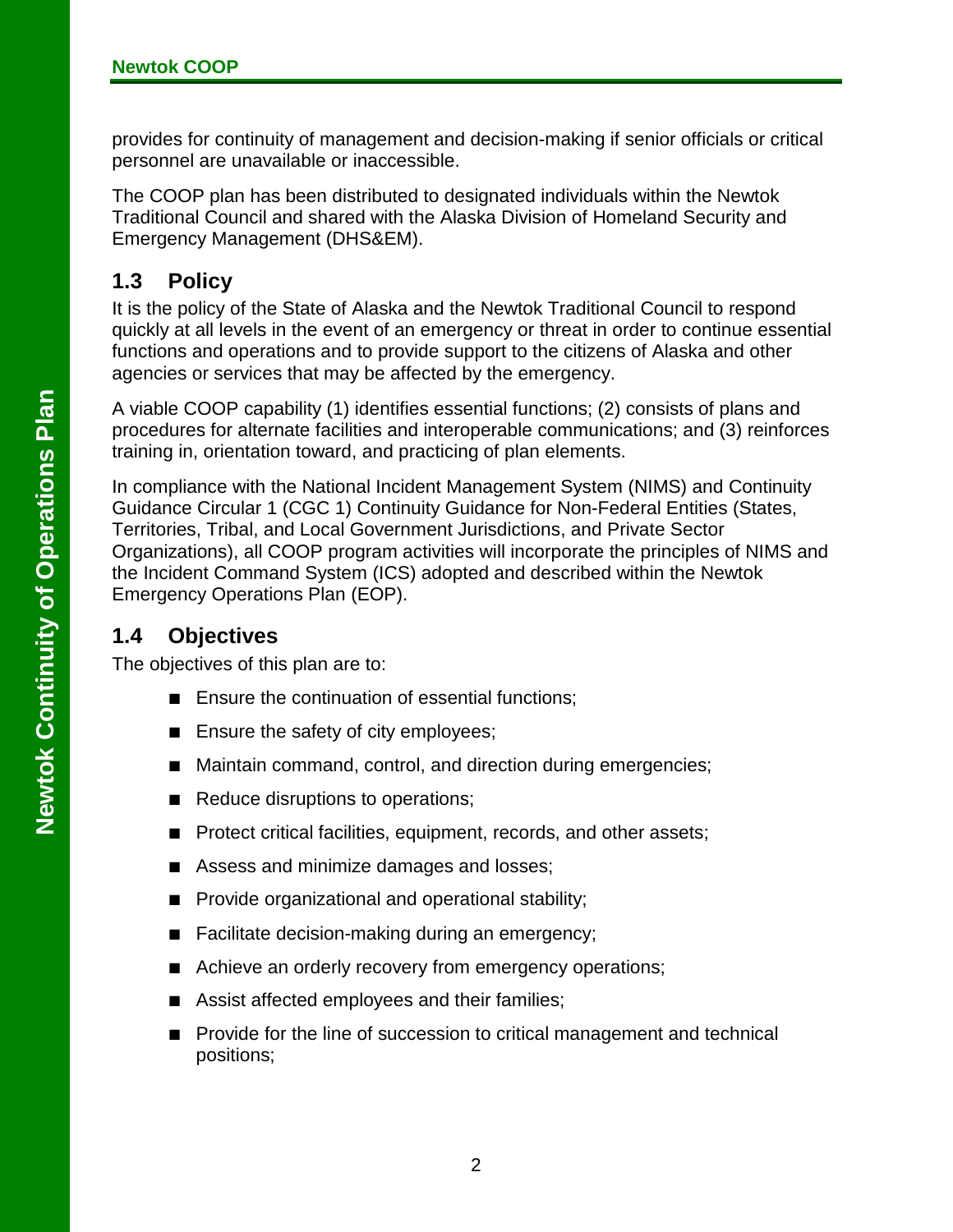- Provide resources to develop plans for restoring regular activities, depending on the scope, severity, and nature of the incident; and
- Fulfill the agency's responsibilities in local, regional, and state emergency operations plans and agreements.

#### <span id="page-12-0"></span>**1.5 Assumptions**

COOP planning by the Newtok Traditional Council makes the following assumptions:

- During business hours, a building will be evacuated in accordance with applicable directive(s) that govern facility evacuations.
- Upon declaration of COOP activation by senior leadership, employees will be instructed about their responsibilities under the activation and relocation phases of the COOP plan.
- Emergencies or threatened emergencies can adversely impact the Newtok Traditional Council's abilities to continue to support essential functions and to provide support to the community.
- When a COOP event is declared, the agencies will implement a predetermined plan.
- Governmental, tribal, and non-governmental personnel and resources located outside the area affected by the emergency or threat will be available as necessary to continue essential functions.
- The Newtok Traditional Council will provide operational capability within 12 hours of the event and be able to continue essential operations for 30 days, or until termination of the event, whichever is earlier. Pandemic influenza scenarios require the ability to continue essential functions for up to 90 days.
- Normally available staff may be rendered unavailable by a disaster or its aftermath, or may be otherwise unable to participate in the recovery.
- Recovery of the Newtok Traditional Council functions shall occur to allow the Newtok Traditional Council to continue essential functions adequately.
- <span id="page-12-1"></span>■ A disaster may require the Newtok Traditional Council to function with limited support and some degradation of service until full recovery is made.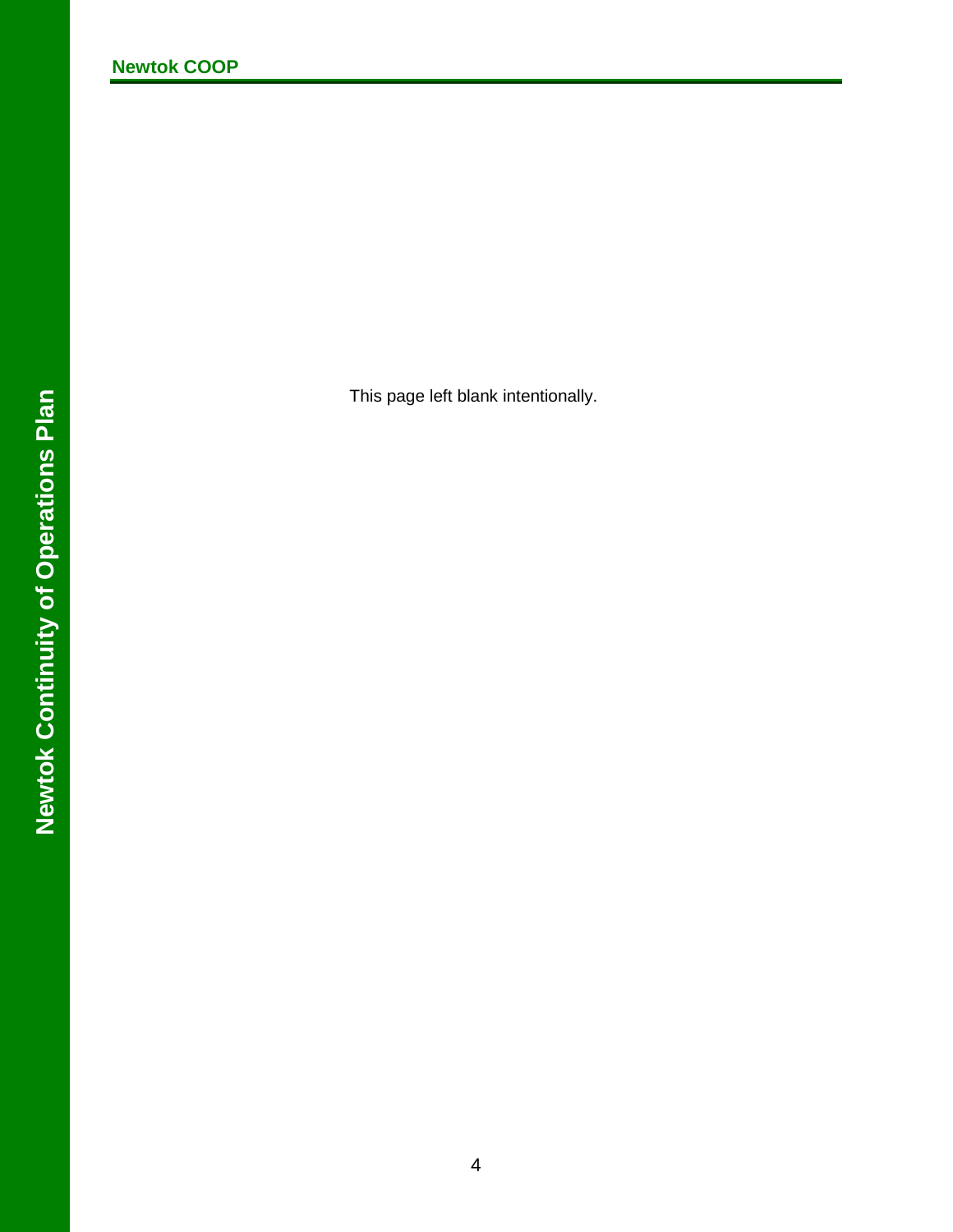## **2 Essential Functions and Responsibilities**

When confronting events that disrupt normal operations, the Newtok Traditional Council is committed to ensuring that essential business functions will be continued even under the most challenging emergency circumstances. The Newtok Traditional Council has identified as essential only those priority business functions that are required by statute, regulation, or executive order, or are otherwise necessary to provide vital services, exercise civil authority, maintain the safety and well-being of the general populace, or sustain critical support to the citizens of Alaska.

Functions provided by staff and departmental units may be categorized as critical or essential in light of their importance to the Newtok Traditional Council operations, or in light of their contribution to maintaining critical infrastructure systems within the community.

The Newtok Traditional Council plans should be prepared with the goal of enabling their essential functions to continue, regardless of whether systems are operational or facilities are viable.

Priorities include:

- Health and safety of the community residents, staff, and visitors;
- Delivery of teaching/learning and other student-related services;
- Security and preservation of the Newtok Traditional Council facilities, equipment, and records; and
- Maintenance of support for partnerships with the community during activation of this COOP plan.

All other activities may be suspended to enable the Newtok Traditional Council to concentrate on providing the essential functions and building the internal capabilities necessary to increase and eventually restore operations. Appropriate communications with regular or expected users of services provided by those suspended services will be a priority.

The Newtok Traditional Council have identified and prioritized essential business functions and persons responsible for the functions given in the table below. Essential business functions and their supporting critical processes and services, support personnel, and resources will be reviewed and updated as needed or, at minimum, annually.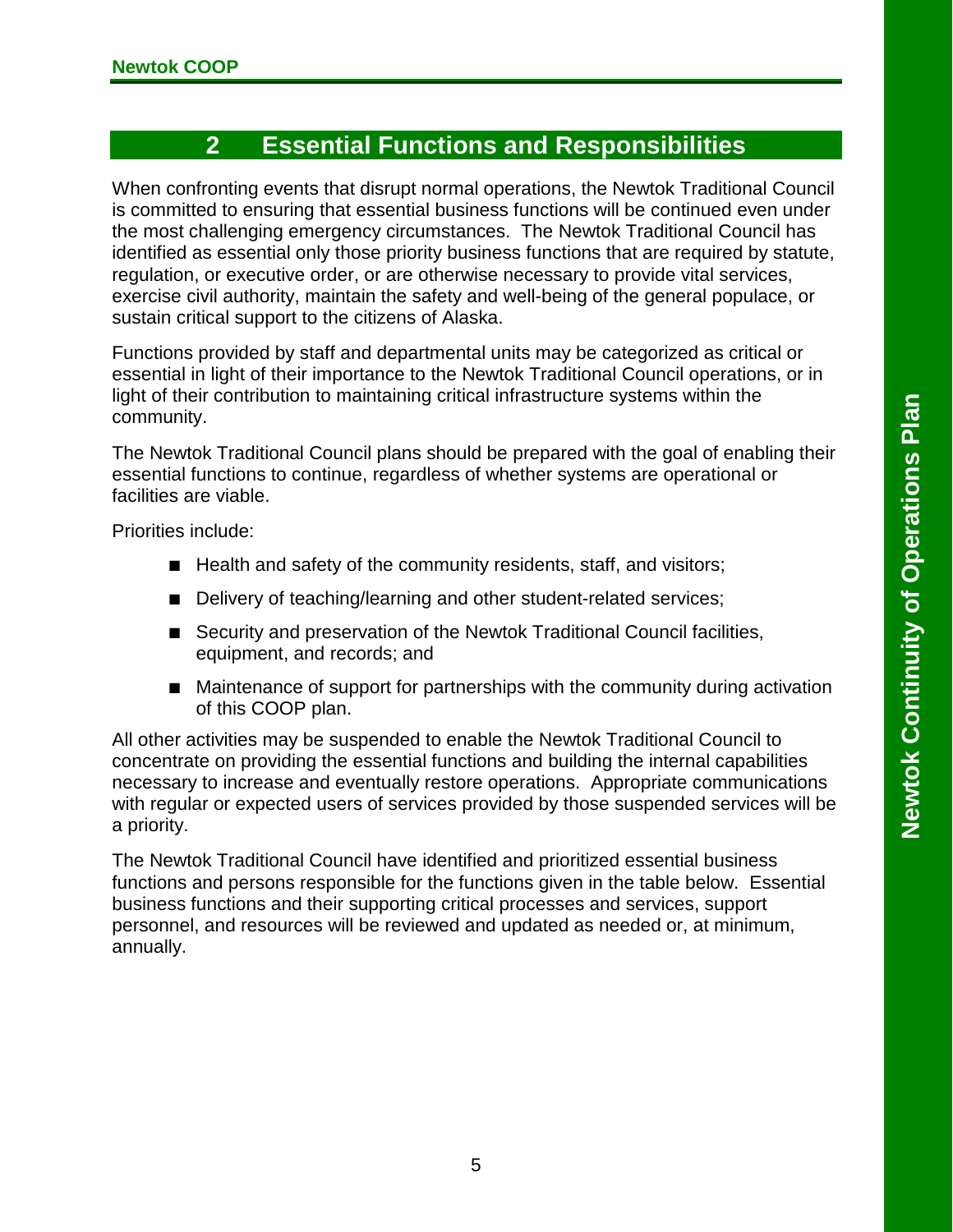| <b>Essential Function</b><br>(in order of<br>importance)                               | <b>Person</b><br><b>Responsible for</b><br><b>Operation</b> | <b>Alternate</b><br>Person #1 | <b>Action Plan to Continue</b><br><b>Essential Function</b>                                                                                                                                                                                                                                                                                                                                                                                                                                                                |
|----------------------------------------------------------------------------------------|-------------------------------------------------------------|-------------------------------|----------------------------------------------------------------------------------------------------------------------------------------------------------------------------------------------------------------------------------------------------------------------------------------------------------------------------------------------------------------------------------------------------------------------------------------------------------------------------------------------------------------------------|
| <b>Maintenance of</b><br>utility operations,<br>including fuel for<br>power generation |                                                             |                               | $\bullet$<br>Follow emergency<br>response plan and<br>procedures of power<br>facility for service<br>interruptions.<br>Coordinate measures<br>$\bullet$<br>with the Emergency<br><b>Operations Center to</b><br>ensure reliability of<br>service; integrity of<br>power lines, fuses, and<br>transformers; and<br>protection of facilities.                                                                                                                                                                                |
| <b>Maintenance of</b><br>water plant and<br>sewage treatment<br>operations             |                                                             |                               | Water plant operations<br>$\bullet$<br>will be continuously<br>monitored for water<br>quality control and tank<br>volume and integrity.<br>Septic tanks and sewage<br>$\bullet$<br>systems will be<br>monitored for line<br>breaches, potential<br>freezing, and back-ups.<br>Leach pit exposures will<br>$\bullet$<br>be assessed as<br>described in facility<br>emergency procedures.<br>The washeteria has<br>$\bullet$<br>backup generation<br>capabilities that will be<br>assessed for use as a<br>shelter resource. |
| Communication<br>capabilities,<br>including radio and<br>telephone<br>operations       |                                                             |                               | Mukluk (TelAlaska) will<br>$\bullet$<br>be contacted for service<br>interruption issues at<br>800.478.7055.<br>Cell phone towers may<br>$\bullet$<br>be monitored for<br>alternate service options.<br>VHF radio capabilities<br>$\bullet$<br>will be maintained at the<br>EOC for internal and<br>external communication<br>purposes.                                                                                                                                                                                     |
| <b>Ensure continuity of</b><br>operations at the<br>health clinic                      |                                                             |                               | Health clinic personnel<br>$\bullet$<br>will communicate<br>resource and equipment<br>needs to Norton Sound<br>Health Corporation and<br>EOC.                                                                                                                                                                                                                                                                                                                                                                              |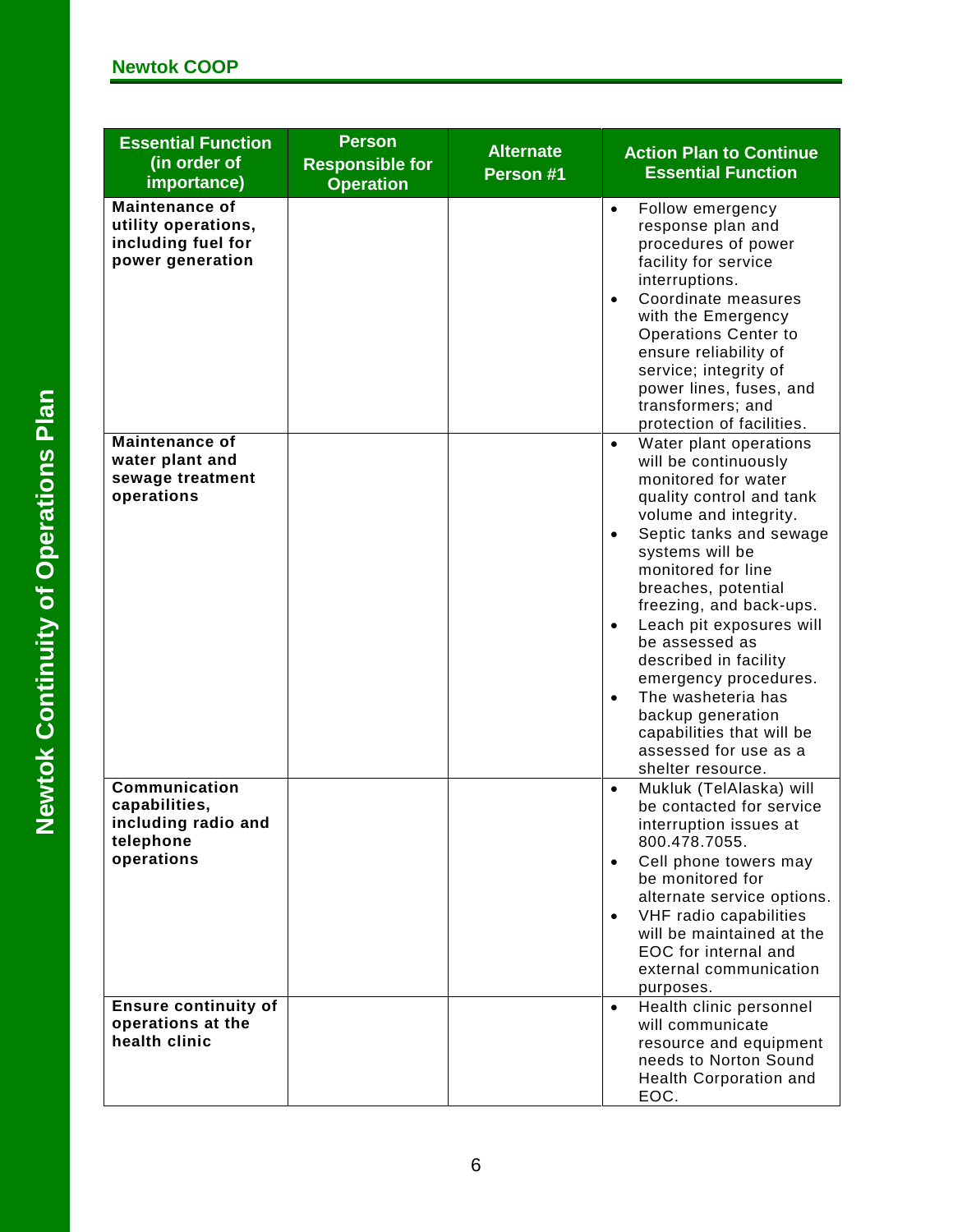| <b>Essential Function</b><br>(in order of<br>importance)                                                                                                   | <b>Person</b><br><b>Responsible for</b><br><b>Operation</b> | <b>Alternate</b><br>Person #1                                  | <b>Action Plan to Continue</b><br><b>Essential Function</b>                                                                                                                                                                                                                                                                                  |
|------------------------------------------------------------------------------------------------------------------------------------------------------------|-------------------------------------------------------------|----------------------------------------------------------------|----------------------------------------------------------------------------------------------------------------------------------------------------------------------------------------------------------------------------------------------------------------------------------------------------------------------------------------------|
| <b>Ensure continuity of</b><br>transportation<br>capabilities, to<br>include debris<br>clearance on<br>roadway and<br>airstrip                             | Moses Carl, DOT<br>airport operator                         |                                                                | City and DOT personnel<br>$\bullet$<br>will be responsible for<br>maintaining clearance of<br>debris on village<br>roadway and airstrip with<br>use of city and DOT<br>equipment.                                                                                                                                                            |
| <b>Maintenance of</b><br>critical Council<br>administrative<br>operations, to<br>include payroll,<br>service billing, and<br>emergency Council<br>meetings | Stanley Tom,<br>Tribal<br>Administrator                     |                                                                | The tribal administrator,<br>$\bullet$<br>under the direction of the<br><b>Newtok Traditional</b><br>Council president, will be<br>responsible for issuance<br>of payroll checks and<br>service bills to<br>community residents.<br>Emergency meetings of<br>$\bullet$<br>the Council may occur<br>post-disaster at alternate<br>facilities. |
| Set up emergency<br>shelters in<br>community hall and<br><b>Newtok Ayaprun</b><br>School                                                                   | <b>Newtok Traditional</b><br>Council                        |                                                                | Move radio, generators,<br>$\bullet$<br>and other supplies and<br>equipment to youth camp                                                                                                                                                                                                                                                    |
| Set up EOC in<br><b>Traditional Council</b><br>office                                                                                                      | $\overline{IC}$                                             | <b>VPO</b>                                                     | Notify SECC of EOC<br>$\bullet$<br>activation<br>VHF radio for ICP<br>$\bullet$<br>homebase to initiate<br>communications from<br>EOC                                                                                                                                                                                                        |
| Notify public of<br>emergency<br>evacuation                                                                                                                | IC                                                          | <b>VPO</b>                                                     | <b>VHF</b><br>$\bullet$<br>Door-to-door<br>$\bullet$                                                                                                                                                                                                                                                                                         |
| <b>Locate and secure</b><br>essential<br>documents:                                                                                                        | <b>Newtok Traditional</b><br>Council                        | Alaska Division of<br>Community and<br><b>Regional Affairs</b> | Articles of Incorporation,<br>$\bullet$<br>Workman's Comp.,<br>Personnel records,<br>Payroll, Insurance<br><b>Documents IRA Policies:</b><br>Constitution, Payroll,<br>Articles, Bylaws, copies<br>located in Bethel                                                                                                                         |
| Locate and secure<br>essential<br>documents:                                                                                                               |                                                             |                                                                | Articles of Incorporation<br>$\bullet$<br>for Newtok Native<br>Corporation; copies<br>located in Bethel                                                                                                                                                                                                                                      |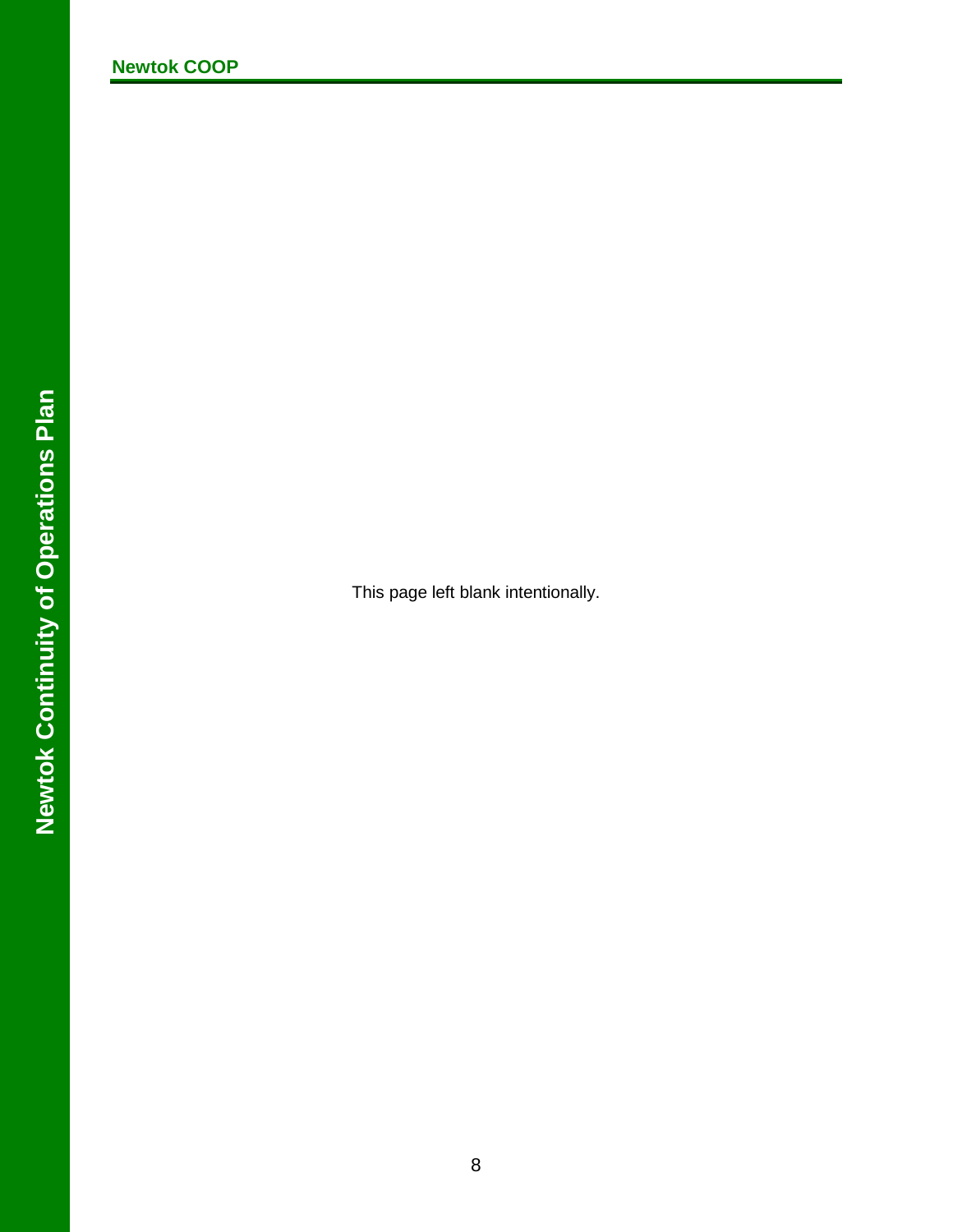## **3 Concept of Operations**

To implement the COOP plan, the Newtok Traditional Council has developed a Concept of Operations (CONOPS), which describes how the COOP plan will be executed and how each COOP plan element will be addressed. This CONOPS focuses on establishing emergency decision-making authority and defining appropriate actions in executing the COOP plans and procedures. Due to limited resources and personnel, the COOP plan and the EOP identify how the Newtok Traditional Council will generally address issues associated with notification and alert and command and control.

### <span id="page-18-0"></span>**3.1 Activation and Planning Scenarios**

Activation of the COOP plan may involve:

- The deliberate and pre-planned movement of selected key personnel and technical personnel to an alternate operating facility;
- The implementation of temporary work procedures;
- The delegation of emergency authorities; and/or
- The assignment of individuals to perform specific activities necessary to ensure essential functions.

The following three threat scenarios have been identified by the State of Alaska, and have been adopted by the Newtok Traditional Council as most likely to trigger COOP plan activation:

- **Class 1 Scenario Single Building/Agency:** In this scenario, a portion or all of the agency's operations are disrupted at one location, with limited displacement of operations to alternate facilities. There is limited impact on other operations including customers and suppliers, and the event is most likely of short to medium duration.
	- Examples include fire; system/mechanical failure; loss of utilities such as electricity, telephone, water, or steam; or explosion (regardless of cause) that produces no significant damage to any other facilities or systems used by the agency.
- **■ Class 2 Scenario – Catastrophic Event:** This scenario assumes that an incident affects the entire community. This scenario also assumes the disruption of operations to a number of city departments and residents leading to a massive and widespread displacement of the workforce. Disruption of normal business operations is assumed to be for an extended period of time.
	- Examples include severe weather storms necessitating evacuation of the community.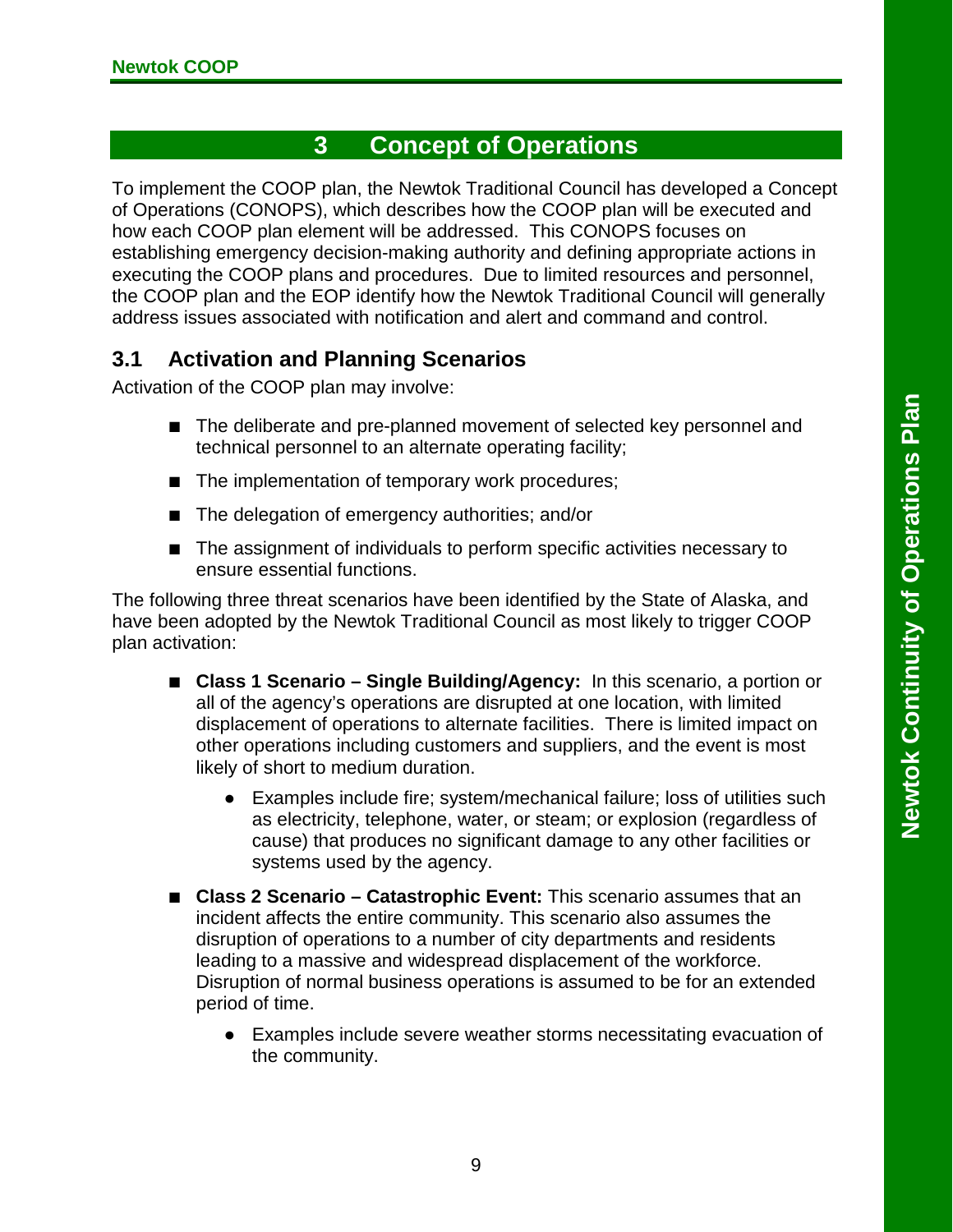**■ Class 3 Scenario – Pandemic Influenza:** This scenario assumes that there is a pandemic-related disruption of the workforce and that maintenance and/or operation to infrastructure is affected by a severely depleted workforce. Operations from an alternate (continuity) location will probably not be required. A pandemic event will most likely last for 12 to 18 months with as many as three waves of new infections lasting 4 to 6 weeks each. Continuous essential function monitoring may be required. For instance, a function that may not be critical the first three months will become critical the fourth month.

#### <span id="page-19-0"></span>**3.2 COOP Execution**

The mayor or his or her designated successor may implement this COOP plan. The COOP plan is implemented based on known or anticipated threats and emergencies that may occur with or without warning. Known or unanticipated emergencies occurring during business hours may begin with building evacuation and safe assembly procedures and continue to notification of the Incident Management Team. When emergencies occur outside of normal business hours, operations from the primary facility may be impossible, but the majority of employees will be able to respond to instructions, including the requirement to relocate following proper notification.

### <span id="page-19-1"></span>**3.3 COOP Team**

Activation or partial activation of the COOP plan may occur at the same time as activation of the EOP. An Incident Command structure that integrates the Newtok Traditional Council has been identified and organized. Appendix B, Emergency Contact List, includes a list of staff with key positions in this process.

#### <span id="page-19-2"></span>**3.4 Time-phased COOP Implementation**

When confronting events that disrupt the normal operations of the agency, the Newtok Traditional Council will implement the COOP plan using the time-phased approach outlined in the table below.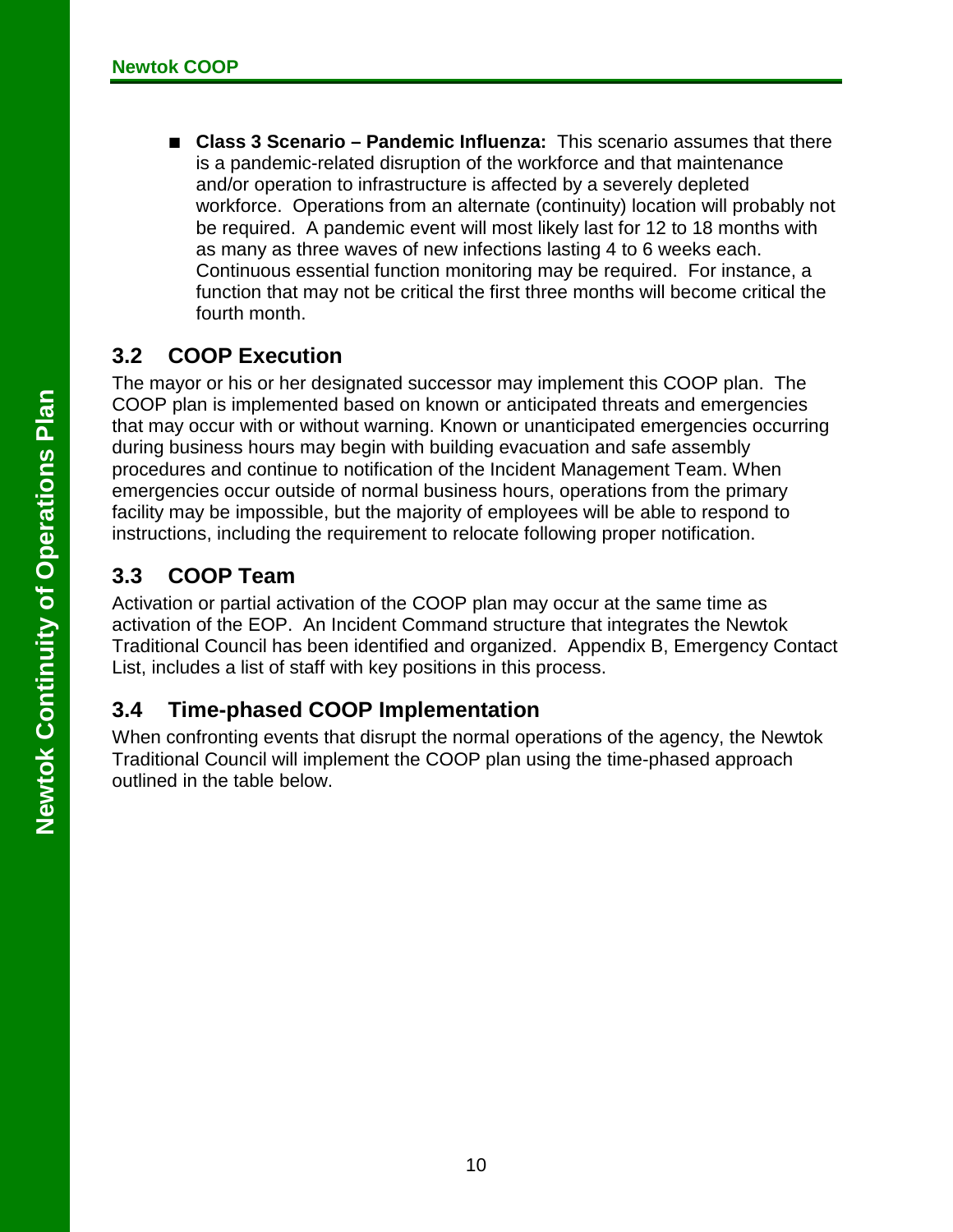| <b>Phase</b>                                                 | <b>Time Frame</b>                          | <b>Activity</b>                                                                                                                                                                                                                                                                                                                                                                                                                                                                                                                                                                                                                                                                                                                                                                                                                                                                             |
|--------------------------------------------------------------|--------------------------------------------|---------------------------------------------------------------------------------------------------------------------------------------------------------------------------------------------------------------------------------------------------------------------------------------------------------------------------------------------------------------------------------------------------------------------------------------------------------------------------------------------------------------------------------------------------------------------------------------------------------------------------------------------------------------------------------------------------------------------------------------------------------------------------------------------------------------------------------------------------------------------------------------------|
| Phase $I -$<br>Activation and<br>Relocation                  | 0-12 hours                                 | Notify alternate facility manager of impending activation<br>Ξ<br>and relocation requirements.<br>Notify affected local, regional, and state agencies.<br>٠<br>Activate plans to transfer to alternate facility.<br>٠<br>Instruct advance team to ready alternate facility.<br>٠<br>Notify agency employees and contractors of activation of<br>$\blacksquare$<br>COOP plan and their status.<br>Assemble documents and equipment required for<br>٠<br>essential functions at alternate facility.<br>Order needed equipment/supplies.<br>٠<br>Transport documents, equipment, and designated<br>٠<br>communications.<br>Secure original facility.<br>٠<br>Continue essential functions at regular facility, if<br>٠<br>available, until alternate facility is ready.<br>Advise alternate facility of status.<br>п<br>Activate advance, operations, and support teams, as<br>٠<br>necessary. |
| Phase $II -$<br>Alternate<br>Facility/Worksite<br>Operations | 12 hours to<br>termination of<br>emergency | Provide guidance to contingency team personnel and<br>$\blacksquare$<br>information to the public.<br>Identify replacements for missing personnel (delegation<br>٠<br>of authority and lines of succession).<br>Commence full execution of operations supporting<br>٠<br>essential functions at the alternate facility.                                                                                                                                                                                                                                                                                                                                                                                                                                                                                                                                                                     |
| Phase $III -$<br>Reconstitution                              | Termination<br>of emergency                | Inform all personnel that the threat no longer exists.<br>$\blacksquare$<br>Supervise return to normal operating facility.<br>٠<br>Conduct a review of COOP plan execution and<br>$\blacksquare$<br>effectiveness. Update COOP plan to correct deficiencies<br>and/or incorporate best practices.                                                                                                                                                                                                                                                                                                                                                                                                                                                                                                                                                                                           |

## <span id="page-20-0"></span>**3.5 Notification and Alert**

The Newtok Traditional Council recognizes that the COOP plan should be able to be activated under all conditions, and have adopted an internal and external communication plan to activate the COOP and EOP at the same time.

#### **Internal Communication Plan in the Event of an Emergency**

- 1. National Weather Service, Fairbanks, will contact the Newtok Traditional Council and the village police officer (VPO [through Alaska State Troopers]) with severe weather information.
- 2. Incident Commander (IC) or Unified Command (UC [the City, the IRA Council, and the Corporation]) will determine which members of the Incident Management Team (IMT) to call out, and will notify internal entities of situation.
- 3. The IC or UC will determine the activation of the EOP and COOP and location of the Emergency Operations Center (EOC)/Incident Command Post (ICP). This will include designating individuals for the ICS.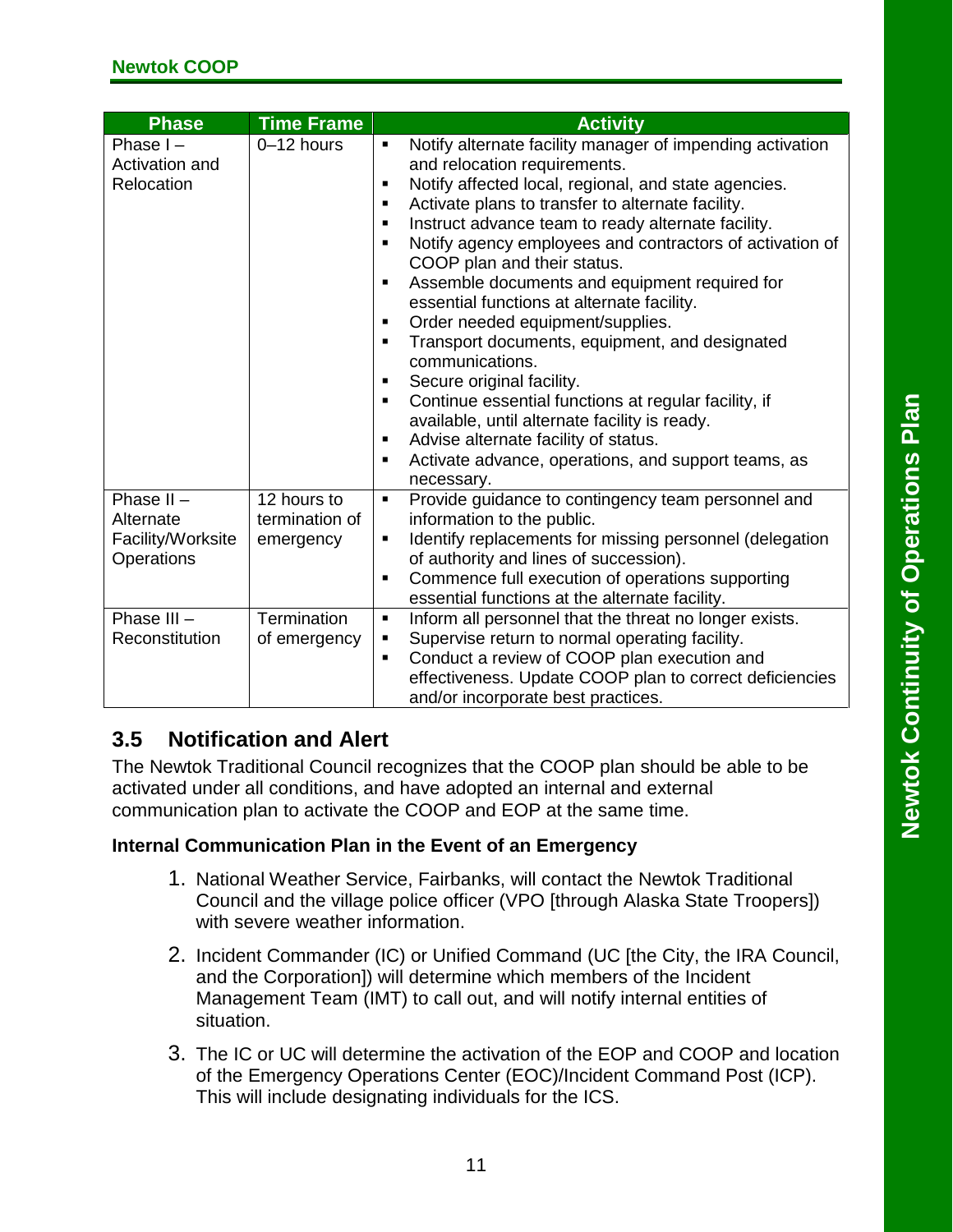- 4. Once the IMT has received a briefing, the IC or Public Information Officer (PIO) will coordinate and provide information internally, to village residents, and externally.
- 5. The IC or designee will contact the State Emergency Coordinating Committee (SECC) and DHS&EM early on to advise the state of imminent threat; the telephone number for SECC is 1.800.478.2337.
- 6. The IC, in coordination with the mayor or his/her designee, will make a determination for a declaration of emergency or evacuation to be communicated internally and externally.
- 7. The IC or his/her designee will coordinate an incident size-up to assess potential damage to property and loss of life; this will include an impact survey of village residents. This information will be communicated to the state and used for emergency or evacuation declaration decision-making.
- 8. The State Disaster Mitigation/Coastal Storm Coordinator will provide information to the IC or UC on available state resources through the EOC. The IC will coordinate with the IMT to make requests for resources through appropriate state channels.
- 9. If an evacuation order is issued to village residents, the Newtok Traditional Council's operations and the EOC will relocate to alternative facilities. This will be communicated by the PIO to the appropriate personnel.

**Alternate Facility:** Armory or UPC building (power company), Coastal Village Regional Fund (CVRF) mobile facility

#### **External Communication Plan in the Event of an Emergency**

- 1. The IC or designated PIO will prepare emergency information for public announcement via VHF radio and KYUK radio station. This should include information for a VHF channel for emergency use only and telephone number for non-emergencies.
- 2. Other emergency contacts will be made by telephone/internet, as long as those services are available.
- 3. Volunteers may be sent door-to-door to provide critical time-sensitive information to emergency contacts and community members who do not have a telephone or VHF radio.
- 4. If time permits, flyers will be posted at the post office, the washeteria, Alaska Native Industries Cooperative Association (ANICA) store, Tom's Store, health clinic, school, Catholic Church, and the Newtok Native Corporation store.

#### <span id="page-21-0"></span>**3.6 Delegations of Authority and Lines of Succession**

In the event that executive leadership, senior management, or senior technical personnel are unavailable during an emergency, the Newtok Traditional Council has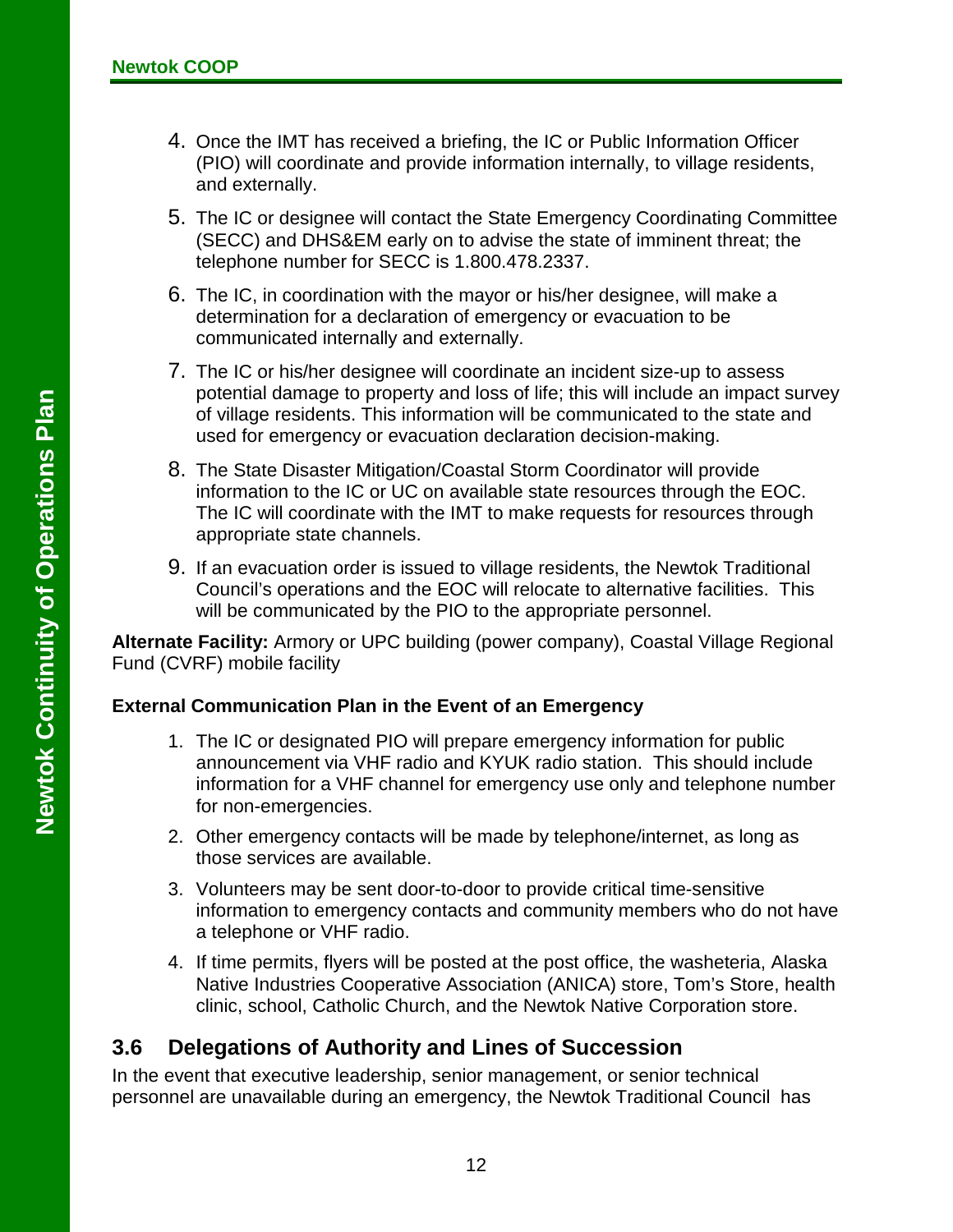developed a set of procedures to govern lines of succession and delegations of authority.

| <b>Essential</b><br><b>Personnel</b>            | <b>Alternate 1</b>     | <b>Alternate 2</b>                 | <b>Alternate 3</b>                                             |
|-------------------------------------------------|------------------------|------------------------------------|----------------------------------------------------------------|
| President, Newtok<br><b>Traditional Council</b> | <b>Vice President</b>  | Secretary, IRA<br>Council          | Treasurer, IRA<br>Council<br>3 IRA Council<br>Members At-Large |
| President, Newtok<br><b>Native Corporation</b>  | <b>General Manager</b> | <b>Corporation Board</b><br>Member | <b>Corporation Board</b><br>Member                             |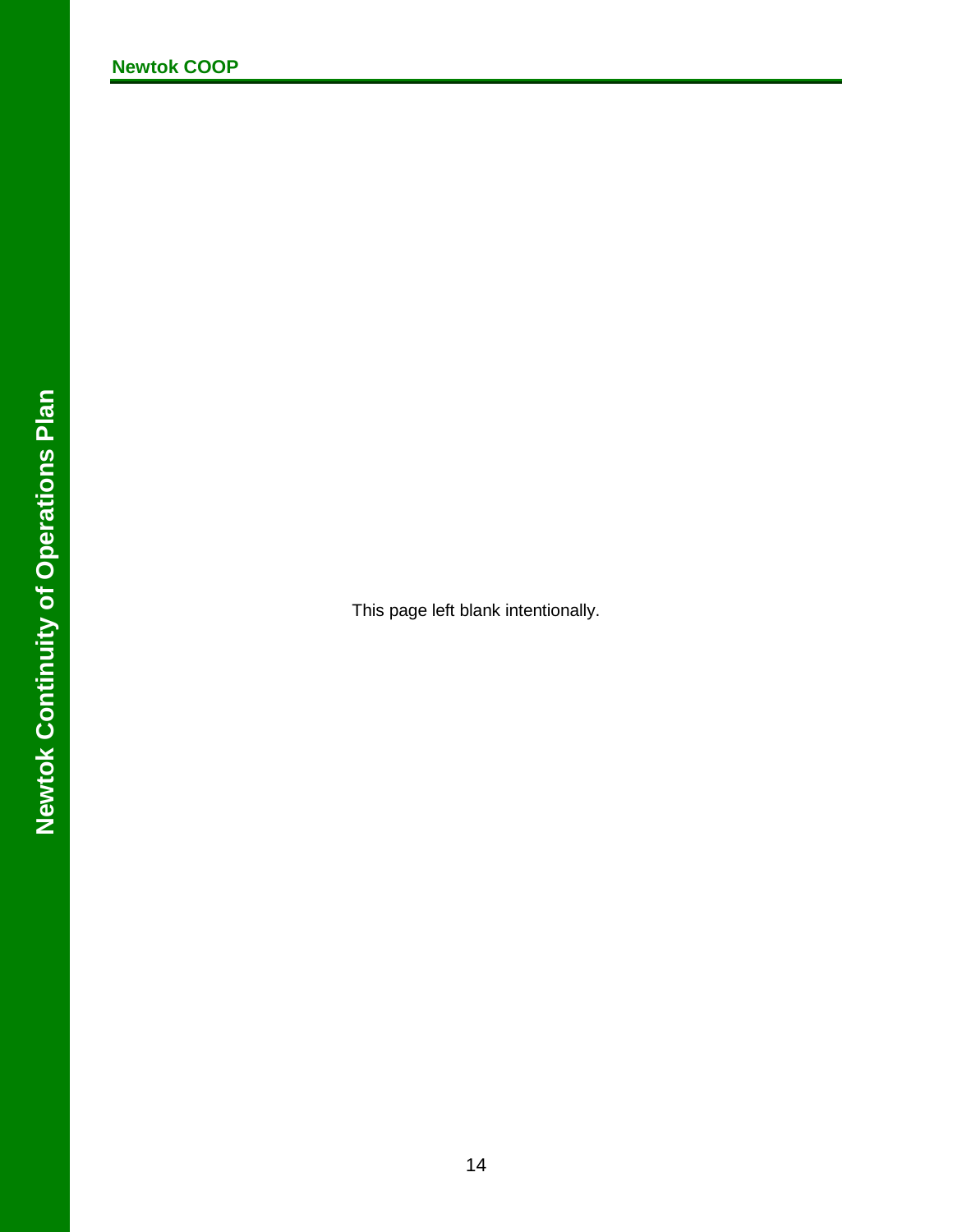## **4 Additional Responsibilities and Procedures**

#### <span id="page-24-0"></span>**4.2 Procedures**

The following list of procedures has been developed to assist in management of a COOP plan activation. Responsibilities are presented for those key personnel who will:

- Manage the activation of the COOP plan;
- Oversee implementation of emergency response procedures to ensure the safety of employees, contractors, customers, and the general public;
- Activate alternate facilities and supporting communications and information technology systems;
- Support legal activities on behalf of the agency;
- Provide public information;
- Perform situation assessment for the agency infrastructure;
- Perform inspection and repair;
- Develop temporary service plans; and
- Lead the recovery transition.

The following table indicates procedures supporting key COOP plan activities that should be monitored during activation with the community.

|                                                              | <b>Procedure Checklist</b>                                                |  |  |  |  |
|--------------------------------------------------------------|---------------------------------------------------------------------------|--|--|--|--|
| <b>Building evacuation</b>                                   | Vital equipment and systems<br>contingency checklist and/or<br>procedures |  |  |  |  |
| Employee advisories, alerts, and<br>instructions             | Resource acquisition procedures                                           |  |  |  |  |
| Order of succession in emergency<br>situations               | Execution of essential functions<br>procedures                            |  |  |  |  |
| Alert and notification                                       | Pre-positioned resources and go-<br>kits                                  |  |  |  |  |
| Personnel accountability                                     | <b>Family Support and Preparedness</b><br>Plan                            |  |  |  |  |
| Activation and departure to alternate<br>facility procedures | Devolution of command and<br>control                                      |  |  |  |  |
| Initial actions procedures                                   | Reconstitution and termination<br>checklist and/or procedure              |  |  |  |  |
| Re-establishment of communications                           | Pandemic Influenza Plan                                                   |  |  |  |  |
| Vital record and databases protection<br>and safeguarding    |                                                                           |  |  |  |  |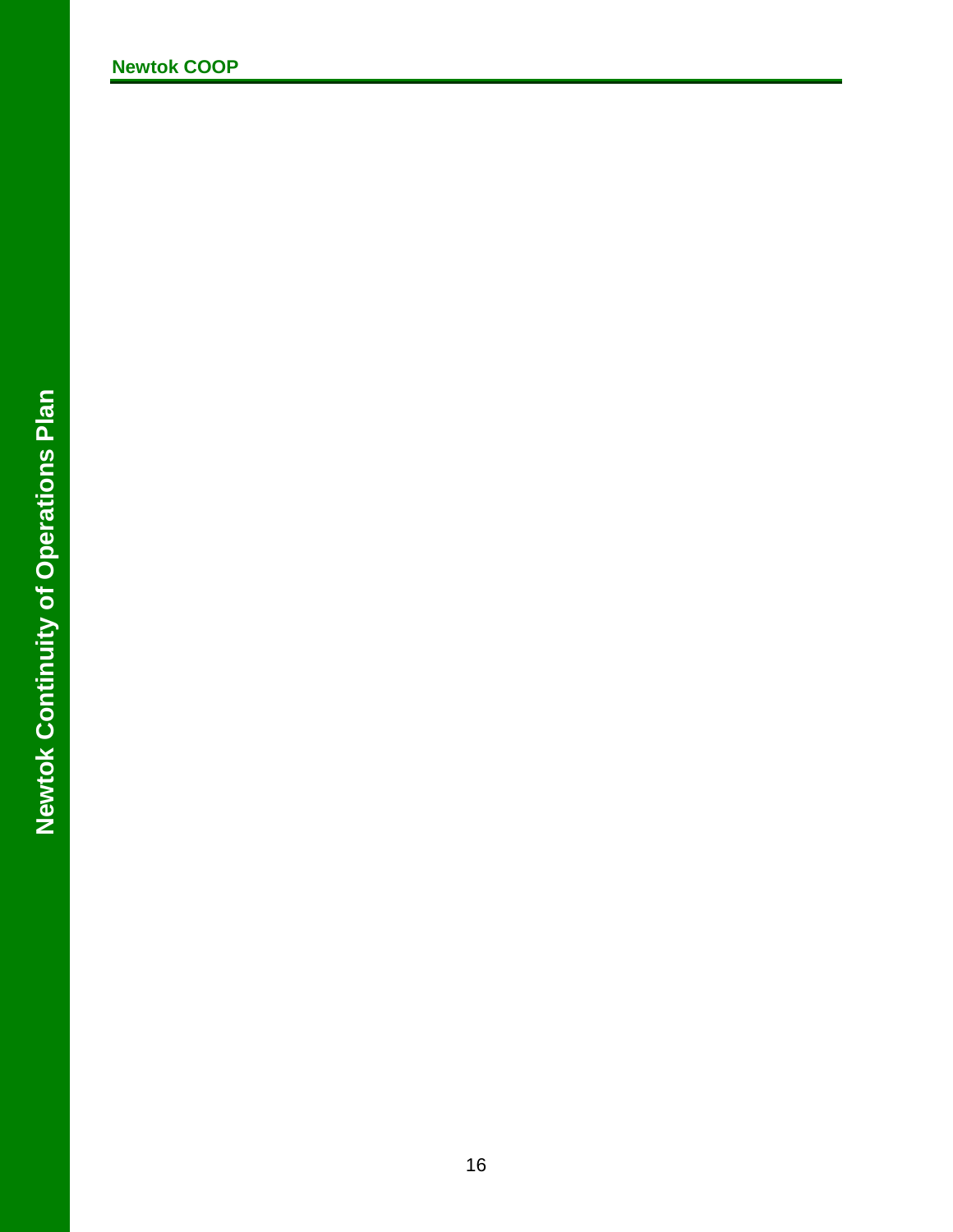## **5 Administration and Support**

#### <span id="page-26-1"></span><span id="page-26-0"></span>**5.1 Plan Maintenance**

Testing, training, and performing training exercises are intended to familiarize agency staff members with their roles and responsibilities during an emergency, ensure that systems and equipment are maintained in a constant state of readiness, and validate aspects of the COOP plan. See Appendix I, for COOP plan maintenance.

#### <span id="page-26-2"></span>**5.2 Alternate Facility**

The Newtok Traditional Council recognizes that normal operations may be disrupted and that there may be a need to perform essential business functions at alternate facilities. Information on requirements for alternate facilities that would be capable of supporting essential business functions is provided in Appendix C, Requirements for Alternate Work Site.

#### <span id="page-26-3"></span>**5.3 Vital Records, Equipment, and Systems**

The Newtok Traditional Council has identified vital records, equipment, and systems that must be available to support performance of essential functions. These are the records, equipment, and systems that will be prioritized for restoration and recovery by the Newtok Traditional Council in the event that a supplier or suppliers need to be contracted. Vital Records are identified in Appendix D, Vital Records.

#### <span id="page-26-4"></span>**5.4 Resource Management**

Resource management responsibilities include the pre-positioning of vital records and databases, preferably in an off-site or protected location; pre-positioning of resources at the alternate site; preparation and maintenance of emergency go-kits; arranging for travel of key personnel to the alternate facility as well as the transfer of documents and needed communications, data processing, and other equipment to the alternate site.

The Newtok Traditional Council has identified the resource requirements necessary to relocate to the alternate facility and to continue operations (see Appendix G, Organizational Go-Kit Contents). The list compiled includes basic communications and operational tools required to initiate essential functions from an alternate site, and indicates the parties responsible for providing specific resources and the circumstances under which this responsibility may shift. Unspecified resource requests or procurements will be handled by the logistics section chief or his/her designee.

#### <span id="page-26-5"></span>**5.6 Employee Support**

If circumstances require, the Newtok Traditional Council recognizes that the well-being of an employees' dependants and domestic companion animals are of mutual concern to ensure that employees remain available to support alternate facility operations. Employees must coordinate with their daycare providers to determine when it is appropriate to pick up their child. In some cases, the parent may be able to withdraw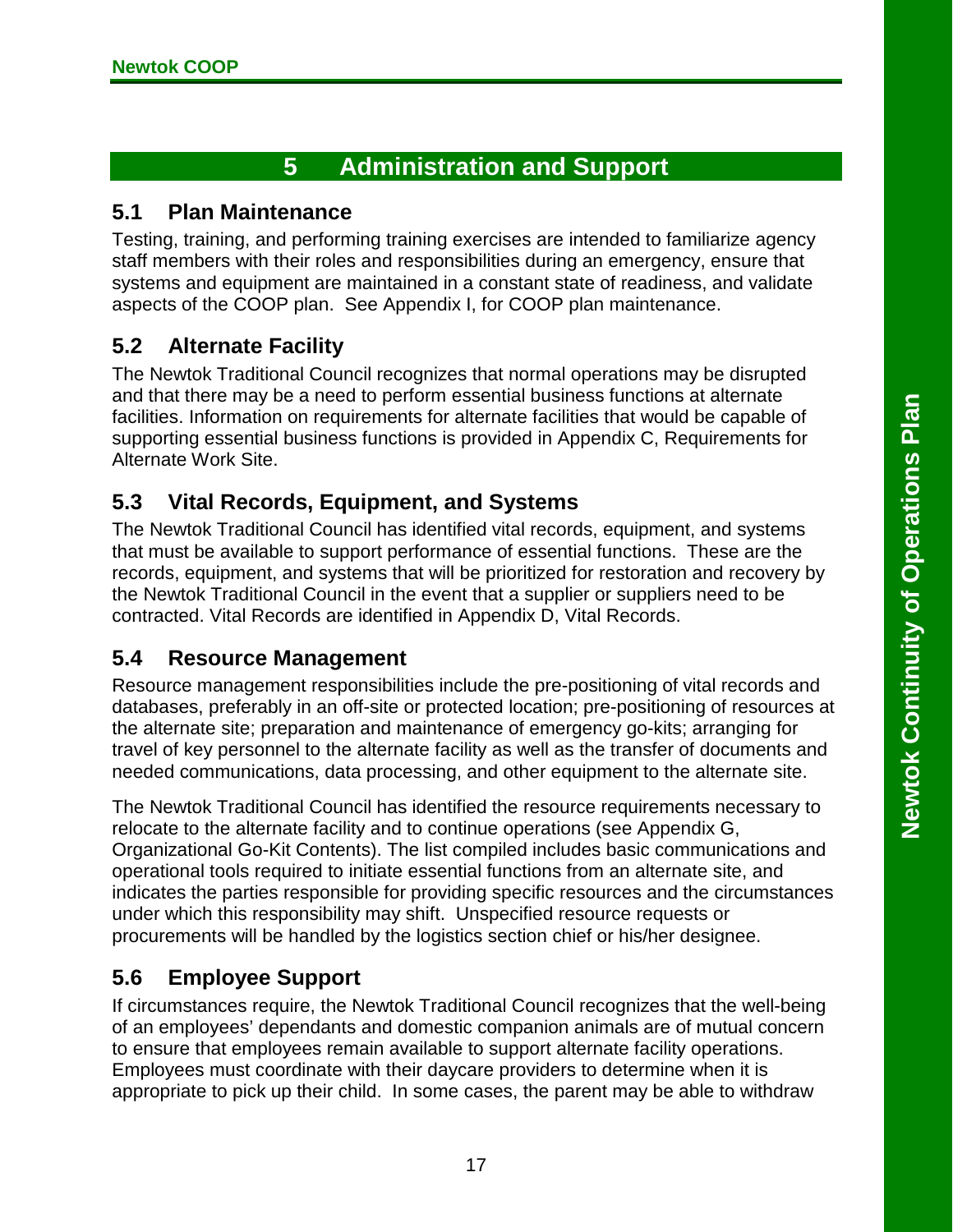their child from the facility immediately. In other cases, the parent should plan to pick up the child from a remote evacuation site, as in the case of a catastrophic event. Employees must determine a prudent course of action in coordination with daycare providers, and management must take this into consideration.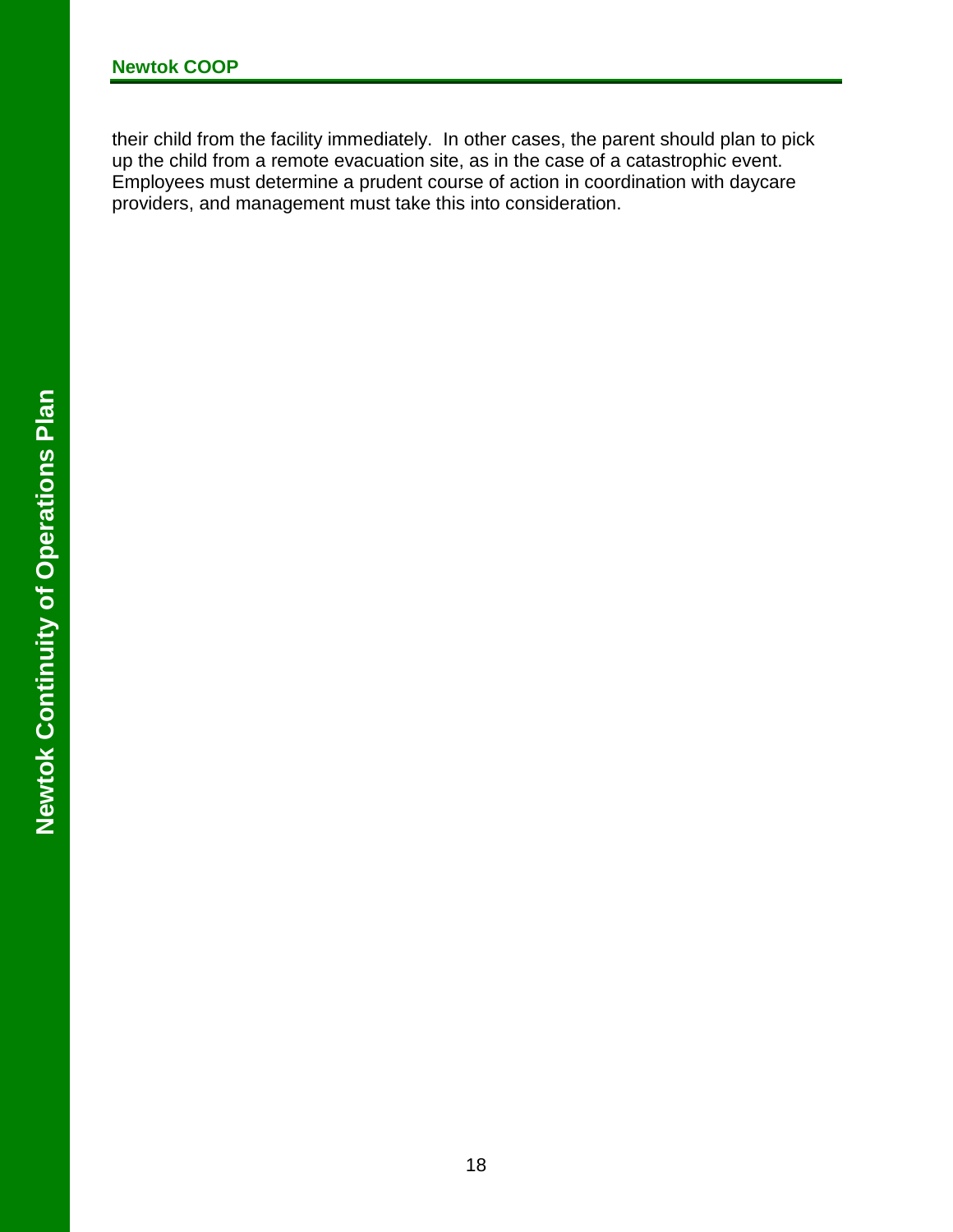## **6 Authorities and References**

#### <span id="page-28-1"></span><span id="page-28-0"></span>**6.1 Authorities**

The COOP plan has been developed with the full endorsement of the senior management of the Newtok Traditional Council.

The COOP plan complies with the following state statute:

■ AK Statute 26.20

#### <span id="page-28-2"></span>**6.2 References**

References used to develop this template were:

- Continuity of Operations (COOP) Plan Template, Federal Emergency Management Agency (FEMA)
- Continuity of Operations (COOP) Plan Template Instructions, FEMA
- Guidance on Continuity of Operations Planning for State, Local, Tribal, Territorial, and Private Sector Organizations, FEMA, draft, August 2007
- The State of Idaho Continuity of Operations Planning Manual, August 2008
- The State of Idaho Continuity of Operations (COOP) Template, August 2008

Other references that have supported the development of this COOP plan include the following:

- Continuity Guidance Circular 1 (CGC1) Continuity Guidance for Non-Federal Entities (States, Territories, Tribal, and Local Government Jurisdictions and Private Sector Organizations) January 21, 2009
- State of Alaska Emergency Response Plan 2004

Though not required, the COOP plan addresses elements identified in the FEMA Federal Continuity Directive (FCD) 1. The updated FCDs and other related FEMA documents can be found at:

<http://www.fema.gov/government/coop/index.shtm>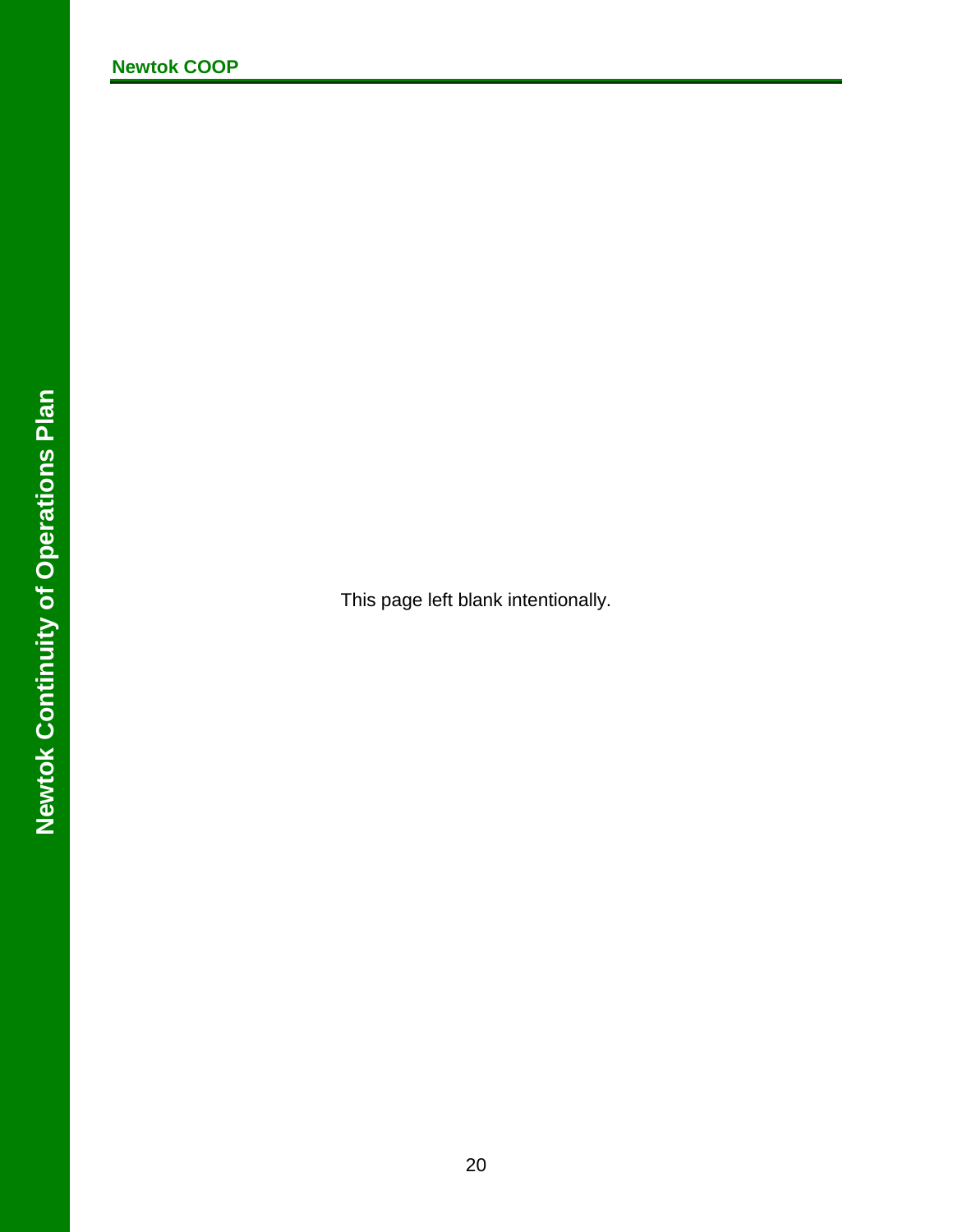## **7 Appendices**

- <span id="page-30-0"></span>Appendix A Glossary
- Appendix B Emergency Contact List
- Appendix C Requirements for Alternate Work Site
- Appendix D Vital Records
- Appendix E Essential Resources/Supplies and Services
- Appendix F Essential Travel Required for Maintaining Department's Critical Operations Contents
- Appendix G Organizational Go-Kit Contents
- Appendix H Planning Readiness Checklist
- Appendix I COOP Plan Maintenance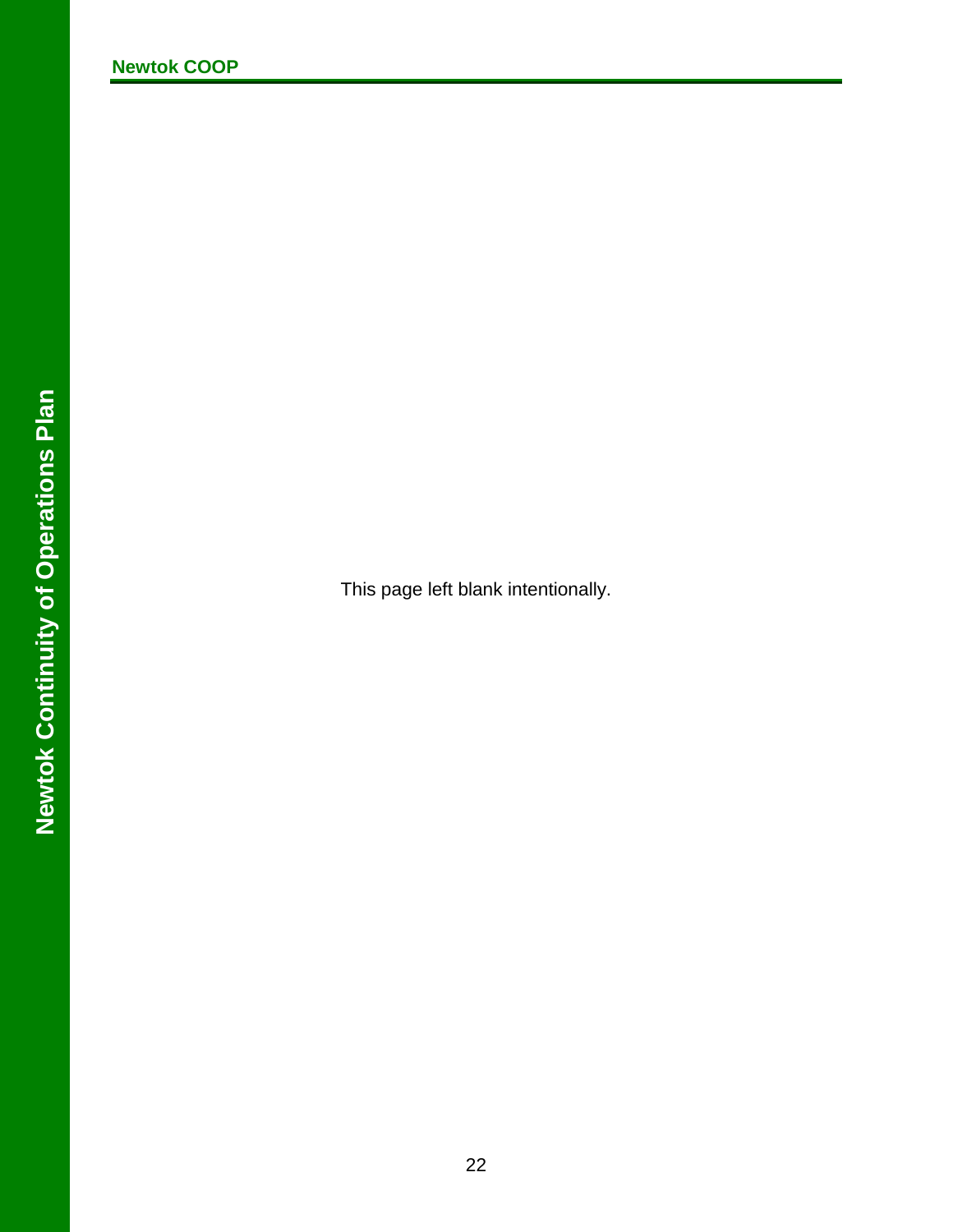#### **Appendix A Glossary**

<span id="page-32-0"></span>This appendix should contain a list of key words, phrases, and acronyms used throughout the COOP plan and within the COOP community. Each key word, phrase and acronym should be clearly defined.

**ACTIVATION:** When a COOP plan has been implemented, whether in whole or in part.

**ADVANCE TEAM:** Group of people assigned responsibility for preparing the alternate facility for operations once the activation decision has been made.

**AFTER-ACTION REPORT (AAR):** A narrative report that presents issues found during an incident and provides recommendations on how those issues can be resolved.

**ALTERNATE FACILITY:** An alternate work site that provides the capability to perform minimum essential functions until normal operations can be resumed.

**CONTINGENCY STAFF/TEAM:** Personnel of a department or jurisdiction who are designated to report to the alternate facility during COOP implementation to ensure that the department or jurisdiction is able to perform its essential functions.

**CONTINUITY OF GOVERNMENT (COG):** The term COG applies to the measures taken by a state or local government to continue to perform required functions during and after a severe emergency. COG is a coordinated effort within each branch of the government to continue its minimum critical responsibilities in a catastrophic emergency.

**CONTINUITY OF OPERATIONS (COOP):** An internal effort within individual components (e.g., executive, legislative, judicial branches) of a government to assure the capability exists to continue critical component functions across a wide range of potential emergencies, including localized acts of nature, accidents, and technological and/or attack-related emergencies.

**COOP EVENT:** Any event that causes a department or jurisdiction to activate all or part of its COOP plan. It may or may not include relocation to an alternate site to assure continuance of essential functions.

**COOP RESPONSE AND RECOVERY TEAM:** Individuals, identified by position, within a state department or local jurisdiction that are responsible for ensuring that essential functions are performed in an emergency and taking action to facilitate that performance, and to initiate planning necessary for the resumption of non-emergency operations at a primary facility.

**CRITICAL CUSTOMERS:** Organizations or individuals for which a state department of local jurisdiction performs mission-essential functions.

**CRITICAL OPERATIONS:** Those operations, stated or implied, that are required to be performed by statute or executive order or are otherwise deemed necessary.

**CRITICAL COOP PERSONNEL:** Staff of a department or jurisdiction who are needed for the performance of the organization's essential functions.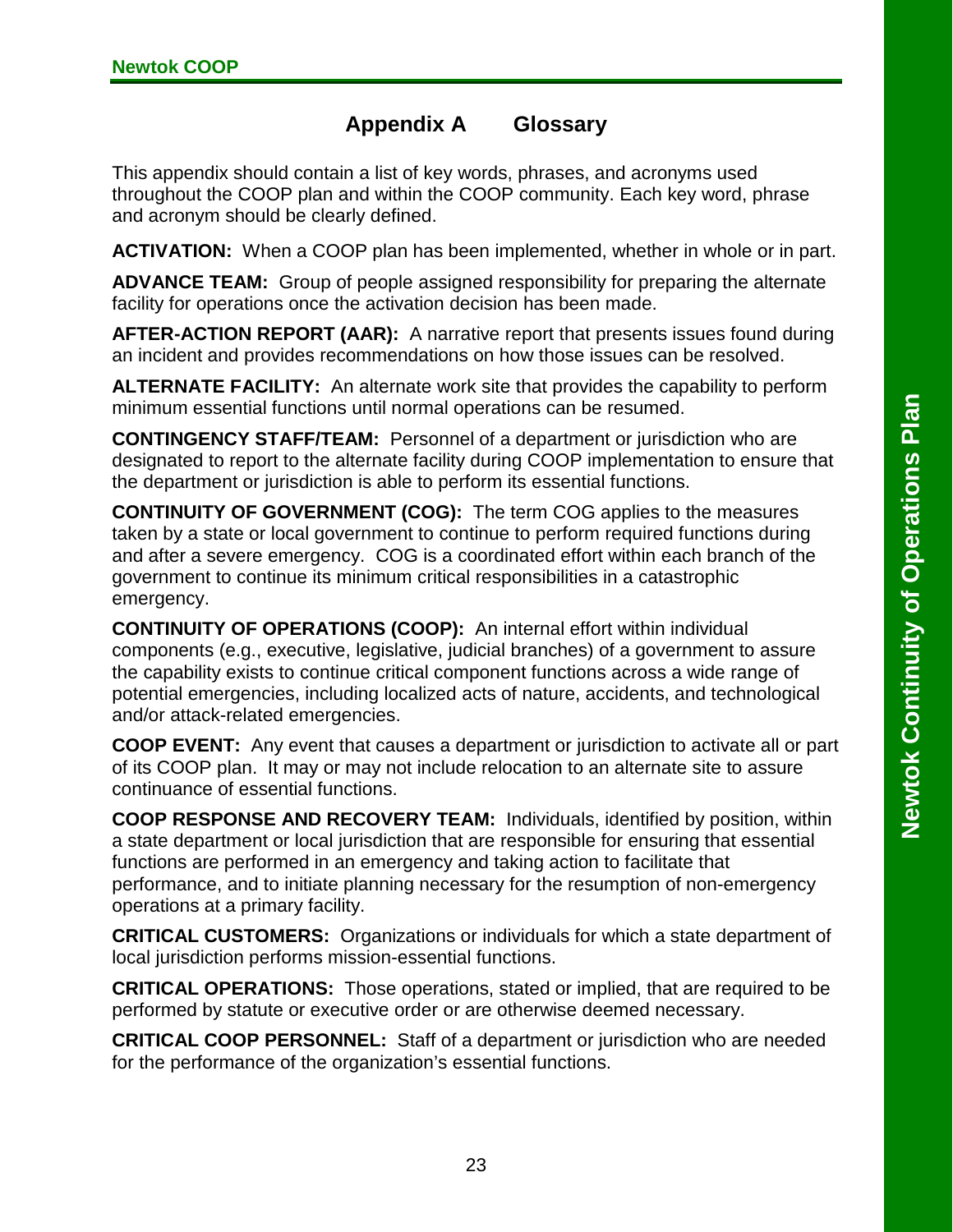**DELEGATED AUTHORITY:** An official mandate calling on an individual holding a specific position to assume responsibilities and authorities not normally associated with that position when specified conditions are met.

**DEVOLUTION:** The capability to transfer statutory authority and responsibility for essential functions from a department's or jurisdictions primary staff to other employees and facilities, and sustain that operational capability for an extended period of time.

**DRIVE-AWAY KIT:** An easily transported set of materials, technology and vital records that will be required to establish and maintain minimum critical operations. Also referred to as a go-kit or fly-away kit.

**EMERGENCY:** A sudden, usually unexpected event that does or could do harm to people, resources, property, or the environment. Emergencies can range from localized events that affect a single office in a building to human, natural, or technological events that damage, or threaten to damage, local operations. An emergency could cause the temporary evacuation of personnel or the permanent displacement of personnel and equipment from the site to a new operating location environment.

**EMERGENCY OPERATIONS RECORDS:** Records that support the execution of the organization's essential functions.

**ESSENTIAL FUNCTIONS:** Those functions, stated or implied, that state departments and local jurisdictions are required by statute, regulation, or executive order to perform, or that are otherwise necessary to provide vital services, exercise civil authority, maintain the safety and well being of the general populace, and sustain the industrial and economical base in an emergency.

**INCIDENT ACTION PLAN (IAP):** An oral or written plan containing general objectives reflecting the overall strategy for managing an incident. It may include the identification of operational resources and assignments. It may also include attachments that provide direction and important information for management of the incident during one or more operational periods.

**INCIDENT COMMAND SYSTEM (ICS):** A standardized on-scene emergency management construct specifically designed to provide for the adoption of integrated organizational structure that reflects the complexity and demands of single or multiple incidents, without being hindered by jurisdictional boundaries. ICS is a combination of facilities, equipment, personnel, procedures, and communications operating with a common organizational structure, designed to aid in the management of resources during incidents.

**INCIDENT COMMANDER (IC):** The individual responsible for all incident activities, including the development of strategies and tactics and the ordering and releasing of resources. The IC has overall authority and responsibility for conducting incident operations and is responsible for the management of all incident management operations.

**INTEROPERABLE COMMUNICATIONS:** Alternate communications that provide the capability to perform minimum essential functions, in conjunction with other agencies, until normal operations can be resumed.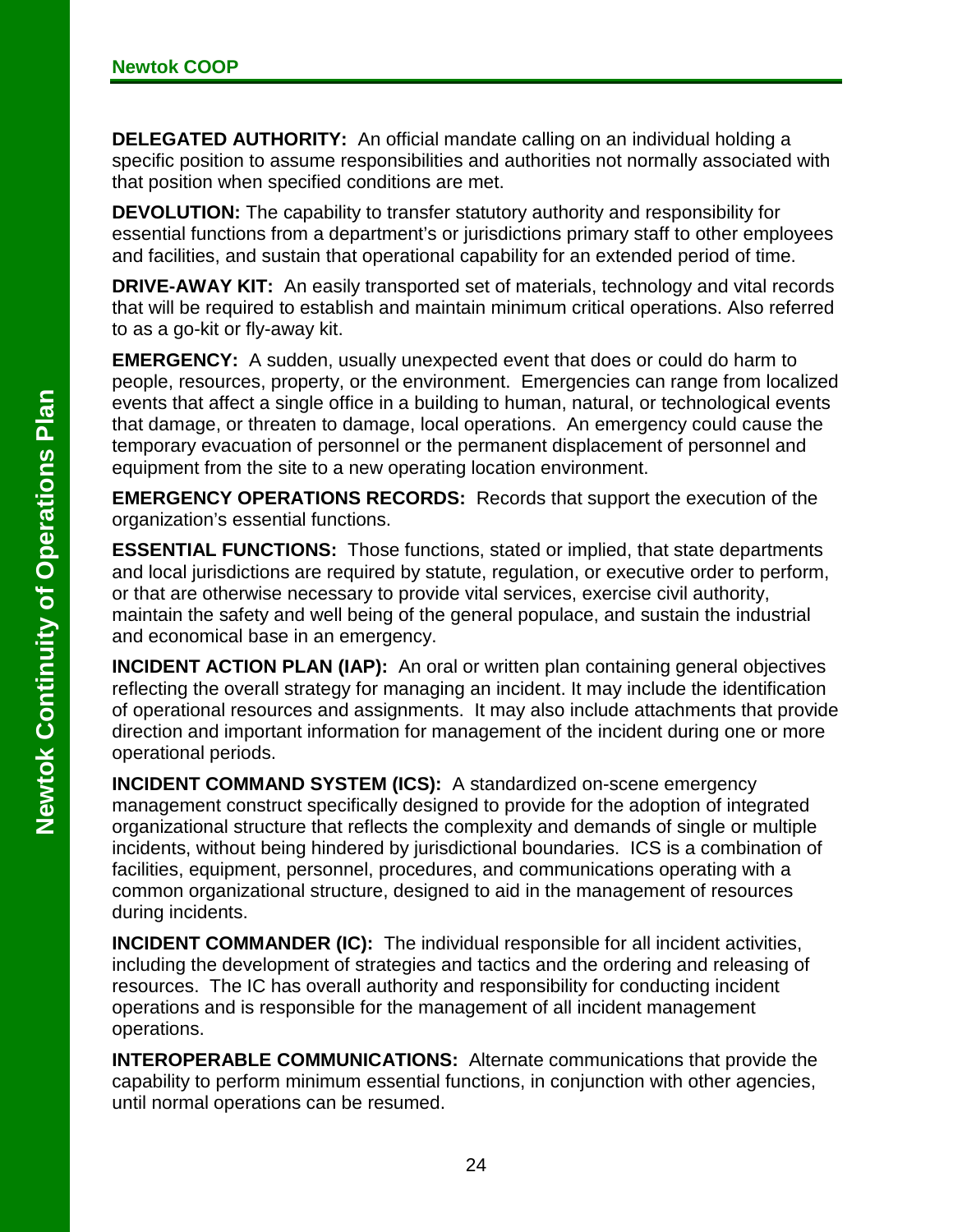**LEGAL AND FINANCIAL RECORDS:** Records that are needed to protect the legal and financial rights of government and of the people affected by its actions.

**LOGISTICS SECTION:** The section responsible for providing facilities, services, and material support of an incident.

**MANAGEMENT PLAN:** An operational guide that ensures the implementation, maintenance, and continued viability of the COOP plan.

**MISSION CRITICAL FUNCTIONS:** See Essential Functions.

**MITIGATION:** Any sustained action taken to reduce or eliminate the long-term risk to life and property from a hazard event.

**NATIONAL INCIDENT MANAGEMENT SYSTEM (NIMS):** A system mandated by Homeland Security Presidential Directive #5 (HSPD-5) that provides for a consistent national approach for federal, state, local, and tribal governments; the private-sector; and non-governmental organizations to work effectively and efficiently together to prepare for, respond to, and recover from domestics incidents, regardless of cause size or complexity.

**NON-CRITICAL PERSONNEL:** Staff of a department or jurisdiction who are not required for the performance of an organization's mission essential functions.

**OPERATIONS SECTION:** The section responsible for all tactical incident operations. In ICS, this section normally includes subordinate branches, divisions, and groups.

**LINES OF SUCCESSIONS:** Provisions for the assumption of senior department and jurisdictional offices and other positions held by critical COOP personnel when the original holder of those responsibilities and/or authorities is unable or unavailable to execute their duties.

**PLAN MAINTENANCE:** Steps taken to ensure the plan is reviewed annually and updated whenever major changes occur.

**PLANNING SECTION:** Responsible for the collection, evaluation, and dissemination of operational information related to the incident, and for the preparation and documentation of the IAP. This section also maintains information on the current and forecasted situation and on the status of resources assigned to an incident.

**PRIMARY FACILITY:** The site of normal, day-to-day operations; the location where the employee usually goes to work.

**RECONSITUTION:** The resumption of non-emergency operations at a primary facility following emergency operations at an alternate facility.

**SITUATION REPORT (SITREP):** A written, formatted report that provides a picture of the response activities during a designated reporting period.

**VITAL RECORDS:** Electronic and hardcopy documents, references, and records needed to support essential functions during a COOP event, to recover full operations following an emergency, and to protect the legal rights and interests of citizens and government. The two basic categories of vital records are emergency operating records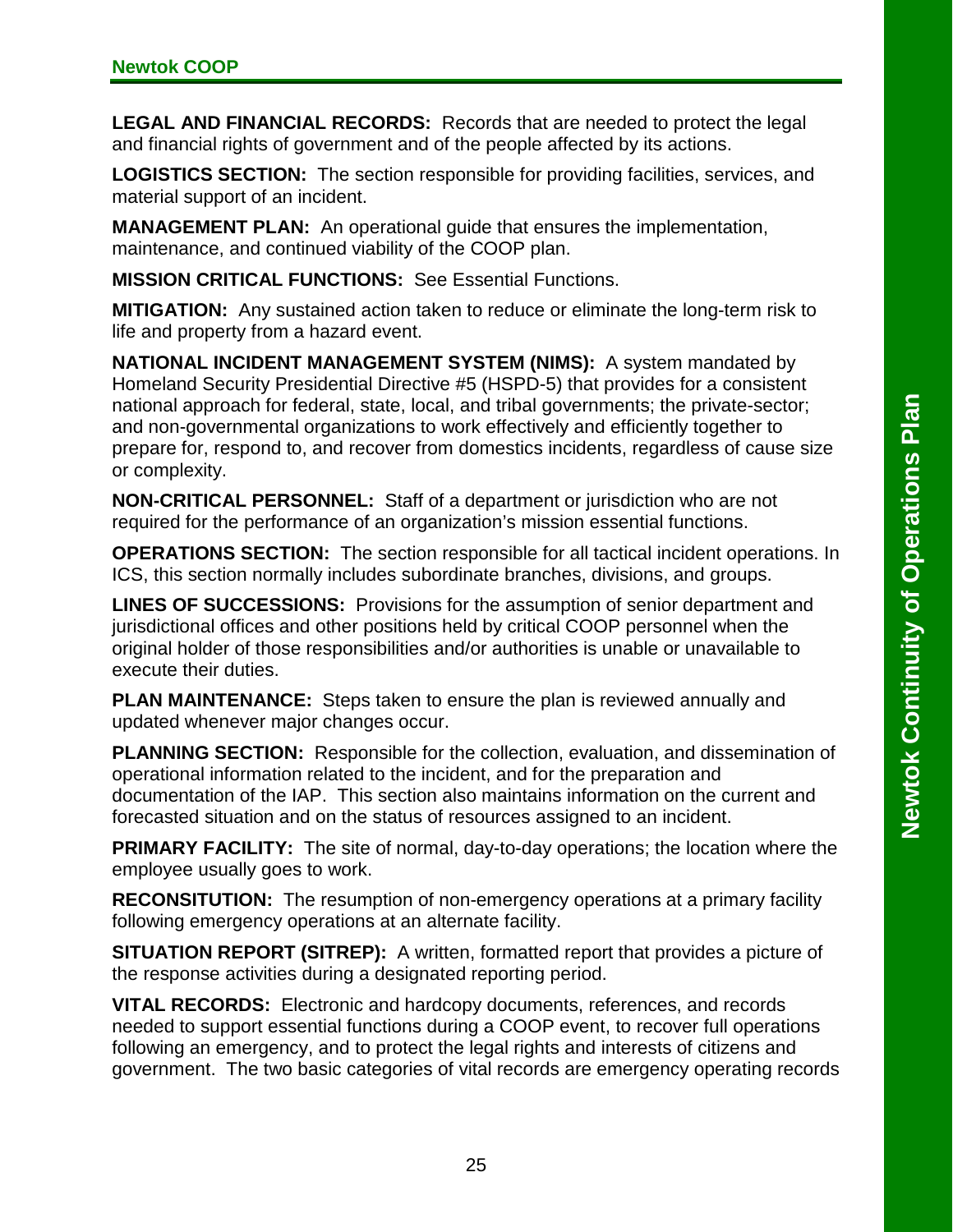(e.g., plans and directives, lines of succession, delegations of authorities and staffing assignments) and rights and interests records.

**VITAL EQUIPMENT AND SYSTEMS:** Equipment and systems that are needed to support essential functions during a COOP event.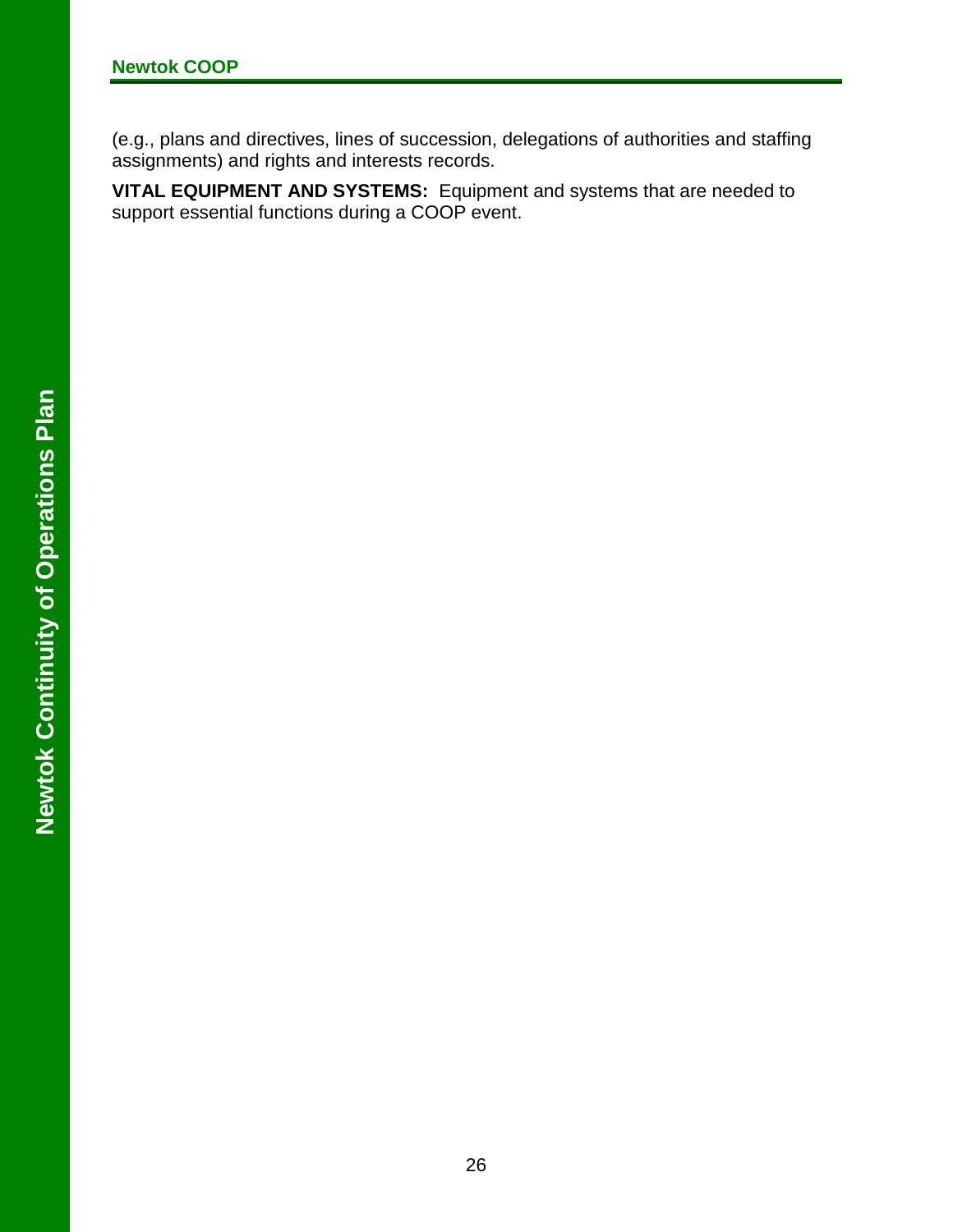#### **Appendix B Emergency Contact List**

The Emergency Contact List is a short document with a call list and other critical phone numbers. The call list should include COOP team members, key personnel, organization management, and emergency personnel, both inside and outside the organization. The Point of Contact (POC) will activate the list and initiate the first contact with the organization head and COOP team.

| <b>Community of Newtok Information</b>            |
|---------------------------------------------------|
| Newtok Traditional Council President - Moses Carl |
| Tribal Administrator: Stanley Tom                 |
|                                                   |

<span id="page-36-0"></span>

| <b>Emergency Contacts &amp; Alternates</b>                                                               | <b>Office Address</b><br>and Email | Work #                            | Home # | Cell/Pager # |
|----------------------------------------------------------------------------------------------------------|------------------------------------|-----------------------------------|--------|--------------|
| <b>Newtok Traditional Council</b>                                                                        |                                    | 907.237-2314<br>Fax: 907.237-2321 |        |              |
| <b>Newtok Native Corporation</b><br>Peter John, President                                                |                                    | 907.237-2200<br>Fax: 907.237-2227 |        |              |
| Tom John, General Manager<br>Ungaruga Power Company<br>Power Plant                                       |                                    | 907.237.2177<br>907.237-          |        |              |
| George Tom, President<br>Katherine Charles, General Manager                                              |                                    |                                   |        |              |
| <b>Newtok Health Clinic</b><br>Simeon Fairbanks, Jr. Health Aide<br>Sally Kilongak, Health Aide          |                                    | 907.237.2111<br>Fax: 907.237.2715 |        |              |
| Rosemary John, Health Aide<br><b>Public Health Service (PHS)</b><br>Water and Laundry<br>Alexie Kilongak |                                    | 907.237.2314 (NTC)                |        |              |
| <b>VPO</b><br>Myron Lincoln<br><b>Francis Tom</b>                                                        |                                    | 907.237.2246                      |        |              |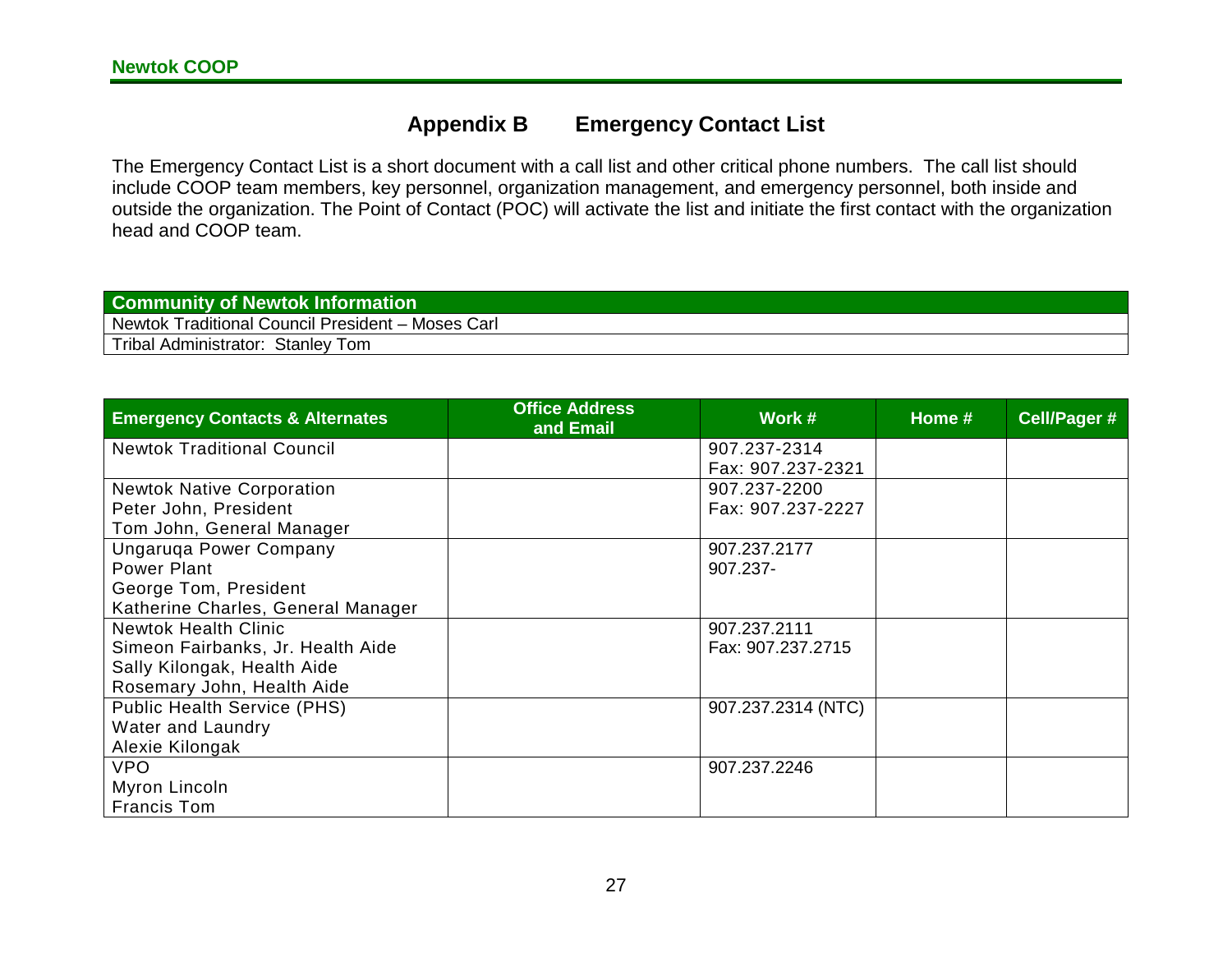| <b>Emergency Contacts &amp; Alternates</b>                    | <b>Office Address</b><br>and Email                             | Work #                                                                |  | Cell/Pager # |
|---------------------------------------------------------------|----------------------------------------------------------------|-----------------------------------------------------------------------|--|--------------|
| Tank Farm<br>David Tommie                                     |                                                                | 907.237.2200                                                          |  |              |
| Newtok Ayaprun School<br>Grant Kashatok, Principal            |                                                                | 907.237-2504, 2505                                                    |  |              |
| Mukluk Telephone Company/TelAlaska<br><b>Customer Service</b> | Old Federal Building,<br><b>Front Street</b><br>Nome, AK 99762 | 907.443.5466,<br>Fax:<br>907.443.0078<br>Toll-Free:<br>1.800.478.7055 |  |              |

| <b>Additional Department Staff</b>      |                                       |                           |        |        |                                    |
|-----------------------------------------|---------------------------------------|---------------------------|--------|--------|------------------------------------|
| <b>Name</b>                             | <b>Role</b>                           | Office #                  | Home # | Cell # | <b>Home Address</b><br>and Email   |
| <b>Paul Charles</b>                     | Incident<br>Commander                 |                           |        |        |                                    |
| Joseph Patrick                          | Deputy IC                             |                           |        |        |                                    |
| <b>Sharon Charles</b>                   | Finance/<br>Administration<br>Section |                           |        |        |                                    |
| Stanley Tom,<br>Tribal<br>Administrator | Planning<br>Section                   | 907.237.2929              |        |        |                                    |
| George Carl                             | Operations<br>Section                 |                           |        |        |                                    |
| Dave Tommy                              | Logistics<br>Section                  |                           |        |        |                                    |
| <b>CVRF</b><br>Catherine Jimmie         | Community<br>Liaison                  | 907.237-2310<br>Fax: 2311 |        |        | Cathleen_j@coastalvillages.<br>org |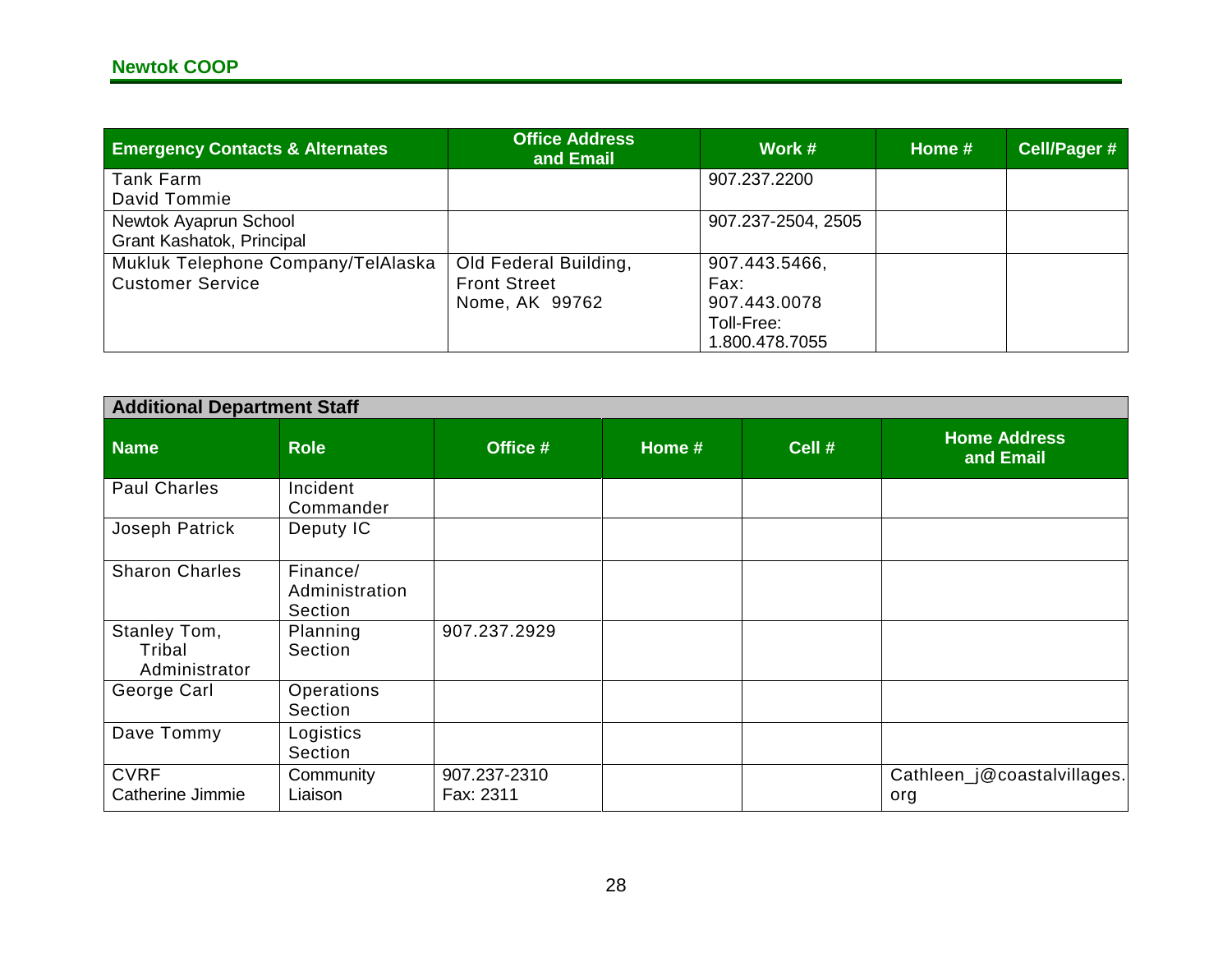#### **Newtok COOP**

| <b>Additional Department Staff</b>       |                                                   |          |          |        |                                  |
|------------------------------------------|---------------------------------------------------|----------|----------|--------|----------------------------------|
| <b>Name</b>                              | <b>Role</b>                                       | Office # | Home $#$ | Cell # | <b>Home Address</b><br>and Email |
| <b>Health Clinic</b>                     | <b>Medical Unit</b>                               | 907.     |          |        |                                  |
| Yukon Kuskokwim<br>Health<br>Corporation | Regional health<br>corporation in<br>Nome         |          |          |        |                                  |
| TPO, Francis Tom<br>and Myron<br>Lincoln | Public safety,<br>law<br>enforcement,             |          |          |        |                                  |
|                                          | traffic control,<br>fire and search<br>and rescue |          |          |        |                                  |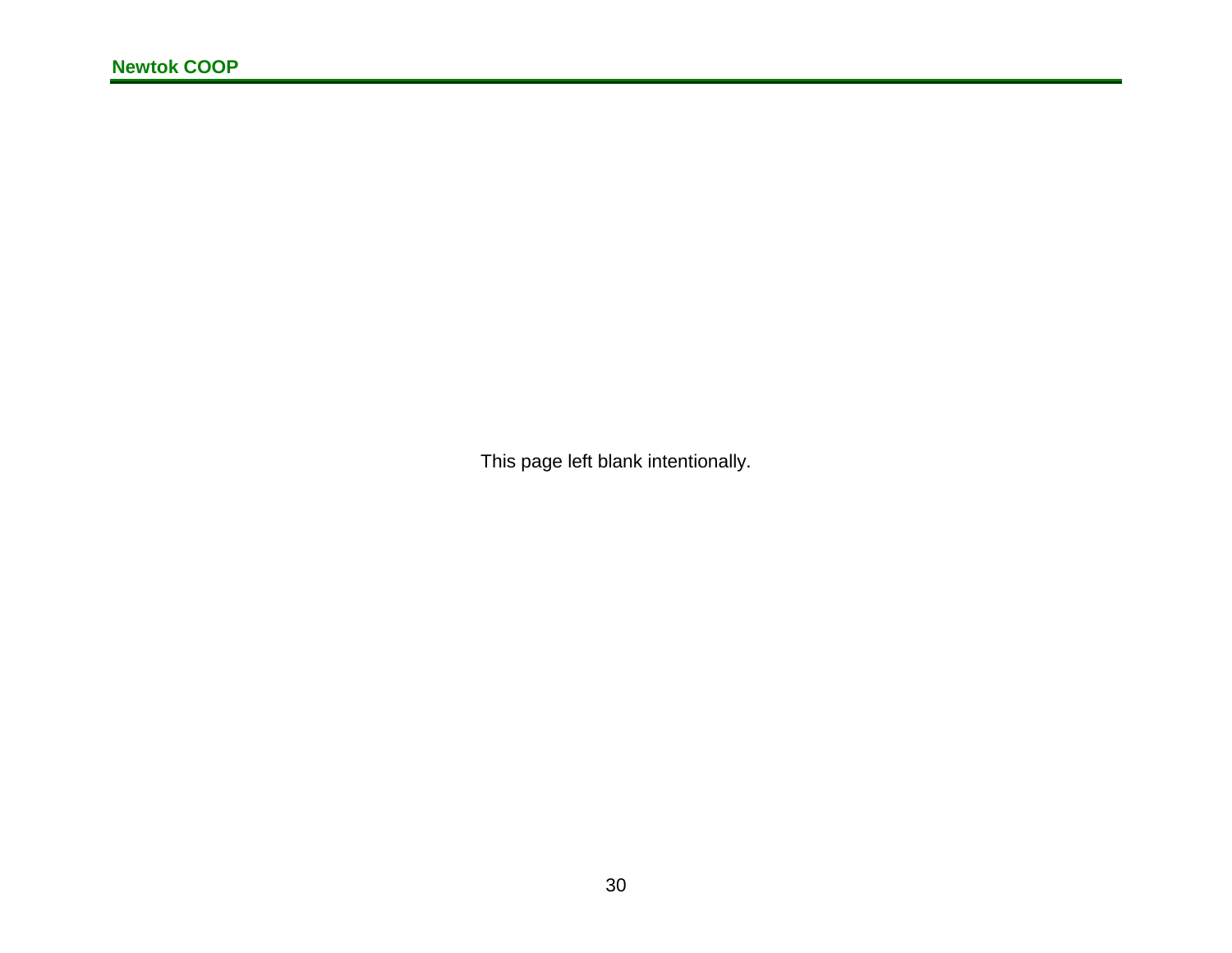## **Appendix C Requirements for Alternate Work Site**

Alternate Facility: [Insert facility name]

| <b>Resources</b><br><b>Needed (Equipment, Supply Item)</b> | <b>Responsible Person</b> |
|------------------------------------------------------------|---------------------------|
|                                                            |                           |
|                                                            |                           |
|                                                            |                           |
|                                                            |                           |
|                                                            |                           |
|                                                            |                           |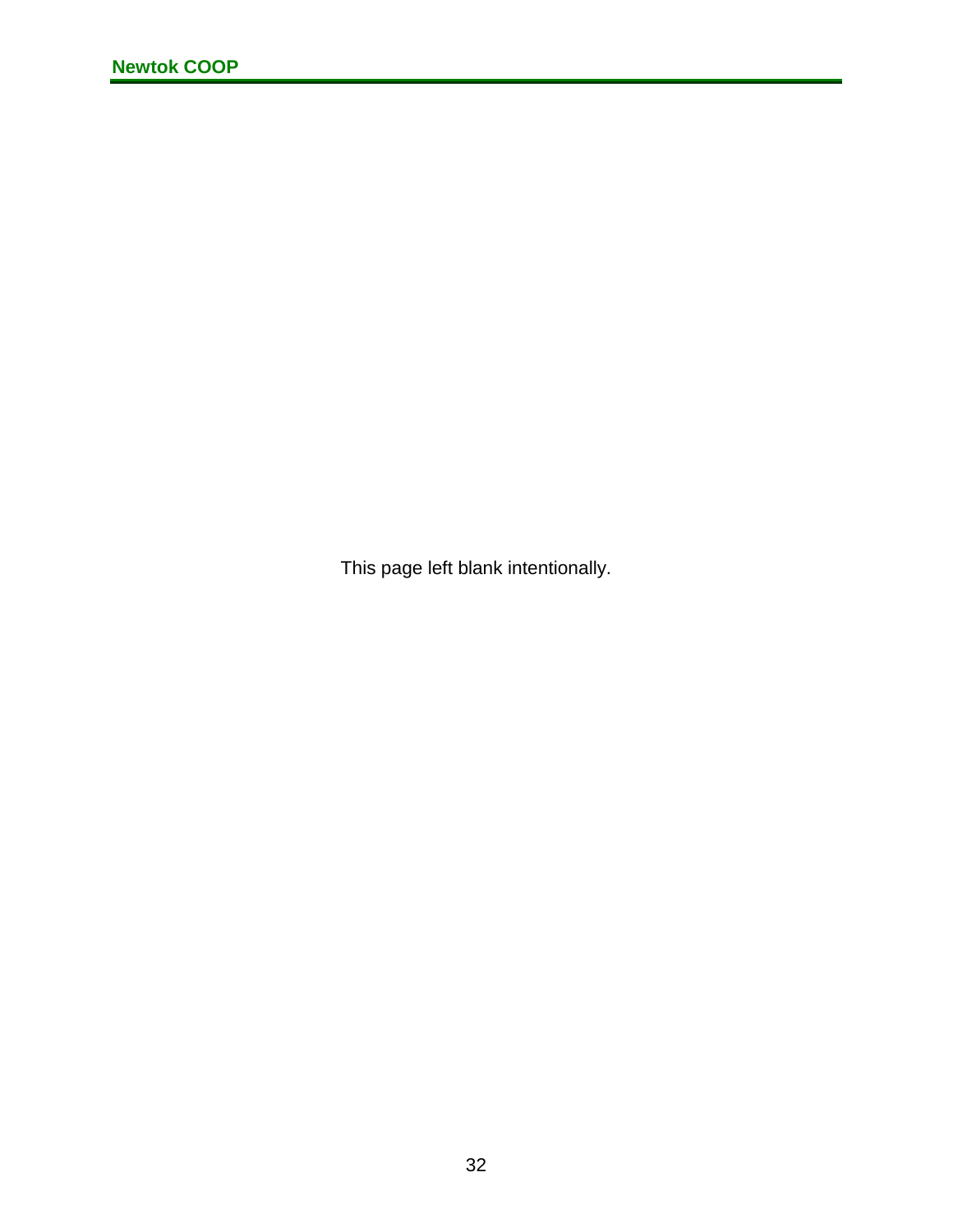## **Appendix D Vital Records**

#### <span id="page-42-0"></span>[To be developed]

List only those records that are necessary for the continued operation of essential/critical processes or services. Records can be electronic or paper form. Do not include records that may be useful but are not critical to performing the service.

**\_\_\_\_\_\_\_\_\_\_\_\_\_\_\_\_\_\_\_\_\_\_\_\_\_\_\_\_\_\_\_\_\_\_\_\_\_\_\_\_\_\_\_\_\_\_\_\_\_\_\_\_\_\_\_\_\_\_\_\_\_\_\_\_\_\_\_\_\_\_**

#### **Essential Function:**

| <b>Critical Service or   Vital Record</b><br><b>Process</b> | <b>Description</b> | <b>Form of Record</b> |
|-------------------------------------------------------------|--------------------|-----------------------|
|                                                             |                    |                       |
|                                                             |                    |                       |
|                                                             |                    |                       |
|                                                             |                    |                       |
|                                                             |                    |                       |
|                                                             |                    |                       |
|                                                             |                    |                       |
|                                                             |                    |                       |
|                                                             |                    |                       |
|                                                             |                    |                       |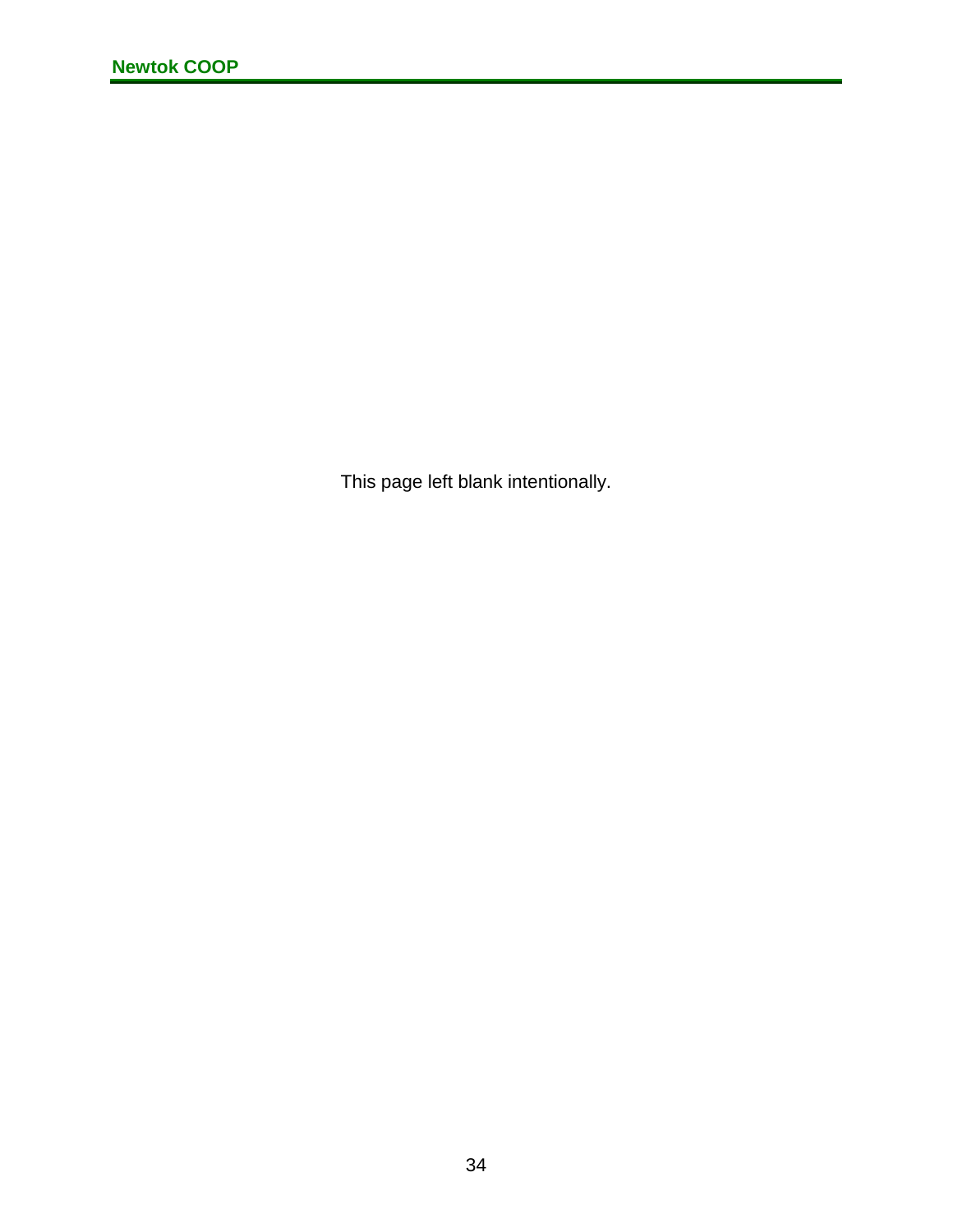## **Appendix E Essential Resources/Supplies and Services**

List only those systems and equipment that are absolutely necessary for the continued operation of essential/critical processes or services (e.g., computer, software, etc.). Do not include systems or equipment that may be useful but are not critical to performing the service.

| <b>Essential</b><br><b>Resources/Supplies</b><br>for Critical Operations                                          | <b>Action Plan to</b><br><b>Stockpile Supplies</b>                                                                                                                                                                                    | <b>Current Supplier Name,</b><br><b>Address, and Phone</b><br><b>Number</b>                                    | <b>Alternate Supplier Name,</b><br><b>Address, and Phone</b><br><b>Number</b> |
|-------------------------------------------------------------------------------------------------------------------|---------------------------------------------------------------------------------------------------------------------------------------------------------------------------------------------------------------------------------------|----------------------------------------------------------------------------------------------------------------|-------------------------------------------------------------------------------|
| <b>Buildings (School and</b><br>Water Farm) with<br>Generators (40,000 gallon<br>tanks; 64,000 full in<br>summer) | School serves as<br>emergency shelter;<br>however, individuals must<br>bring their own supplies,<br>food, bedding, toiletries,<br>etc. If needed more than<br>5 days, school must<br>receive supplies of food<br>and other resources. | Newtok Ayaprun School                                                                                          | Lower Kuskokwim School<br><b>District</b>                                     |
| <b>Power House-fuel tanks</b><br>$(36,000$ gallons fuel oil), $6$<br>fuel tanks (10,000<br>gallons)               | Need to have fuel for<br>backup generators to<br>keep power going                                                                                                                                                                     | <b>Ungusrag Power</b><br>Company                                                                               |                                                                               |
| NTC offices for EOC                                                                                               |                                                                                                                                                                                                                                       | <b>Newtok Traditional</b><br>Council                                                                           |                                                                               |
| Food and supplies                                                                                                 | 2-4 weeks' food and<br>supplies in store available<br>before restocking needed.                                                                                                                                                       | <b>Newtok Native</b><br>Corporation store, Tom's<br>store, and ANICA store<br>orders from Anchorage<br>vendors |                                                                               |

#### **Resources/Supplies Required for Maintaining Department's Critical Operations**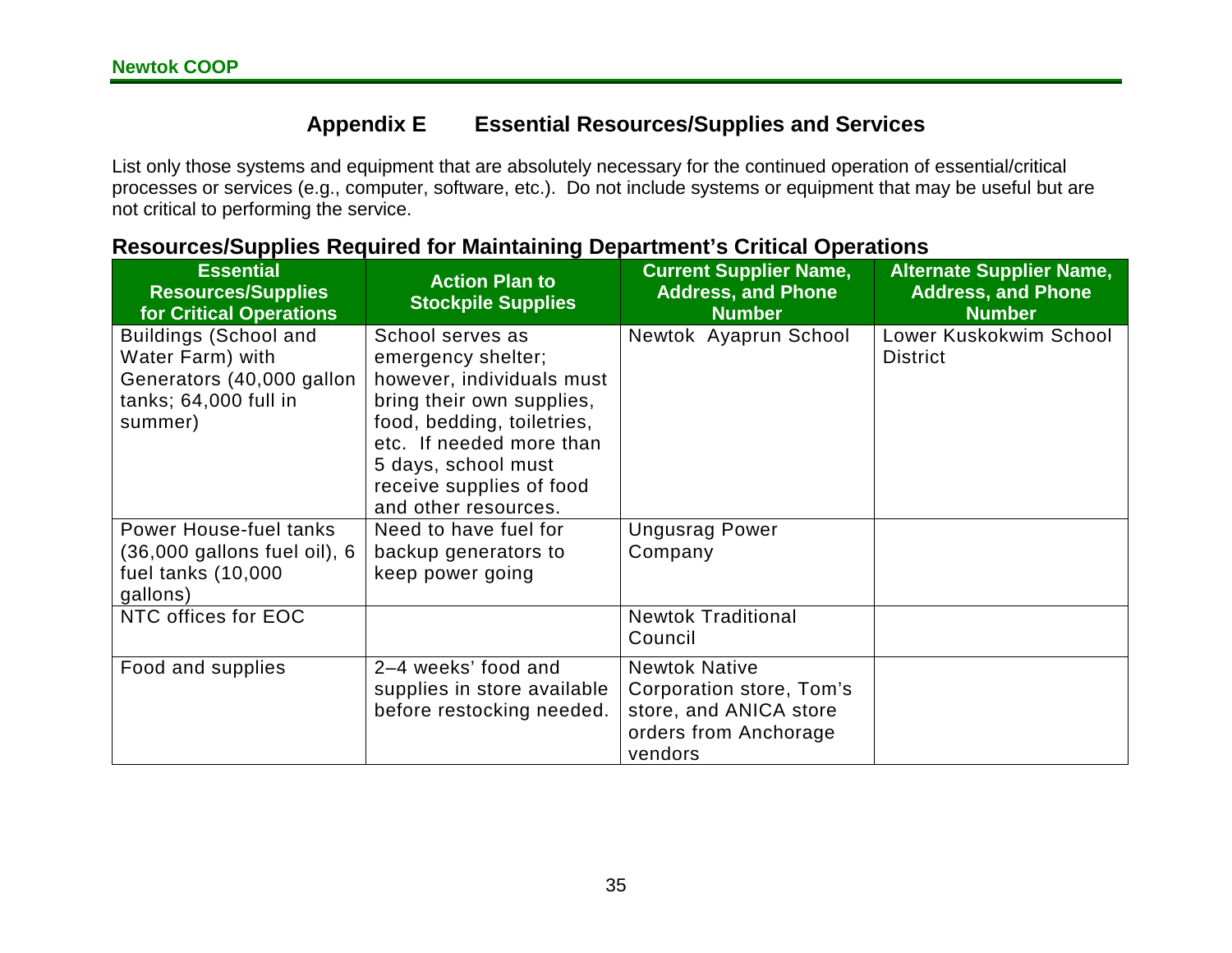| <b>Essential</b><br><b>Resources/Supplies</b><br>for Critical Operations | <b>Action Plan to</b><br><b>Stockpile Supplies</b>                                                                                                                                                                                                                                                                                      | <b>Current Supplier Name,</b><br><b>Address, and Phone</b><br><b>Number</b> | <b>Alternate Supplier Name,</b><br><b>Address, and Phone</b><br><b>Number</b> |
|--------------------------------------------------------------------------|-----------------------------------------------------------------------------------------------------------------------------------------------------------------------------------------------------------------------------------------------------------------------------------------------------------------------------------------|-----------------------------------------------------------------------------|-------------------------------------------------------------------------------|
| Fuel                                                                     | Fuel supply for one year<br>delivered by barge in<br>summer; available year-<br>round from aboveground<br>storage tanks.                                                                                                                                                                                                                | <b>Newtok Native</b><br>Corporation                                         |                                                                               |
| <b>Heavy Equipment</b><br>Operators<br>1 front-end loader<br>1 forklift  | The Council will make<br>equipment available in<br>response to emergencies.<br>IC or Operations Section<br>Chief will determine the<br>need for equipment, and<br>order through Logistics<br>section chief. If advance<br>warning of disaster threat,<br>the City will ensure<br>equipment is operational<br>and fuel supply available. | <b>Newtok Traditional</b><br>Council                                        |                                                                               |
| <b>Heavy Equipment</b><br><b>Operator - Moses Carl</b><br>1 grader       | In the event of disaster<br>threat, IC or Operations<br>section chief will request<br>use of DOT equipment as<br>needed.                                                                                                                                                                                                                | State of Alaska<br>Department of<br>Transportation                          |                                                                               |
| <b>Light Duty Equipment:</b><br>1 snow machine                           | In case of disaster threat<br>or search and rescue, IC<br>or Operations section<br>chief will request use of<br>TPO equipment as<br>needed                                                                                                                                                                                              | <b>TPO</b><br><b>Alaska State Troopers</b>                                  |                                                                               |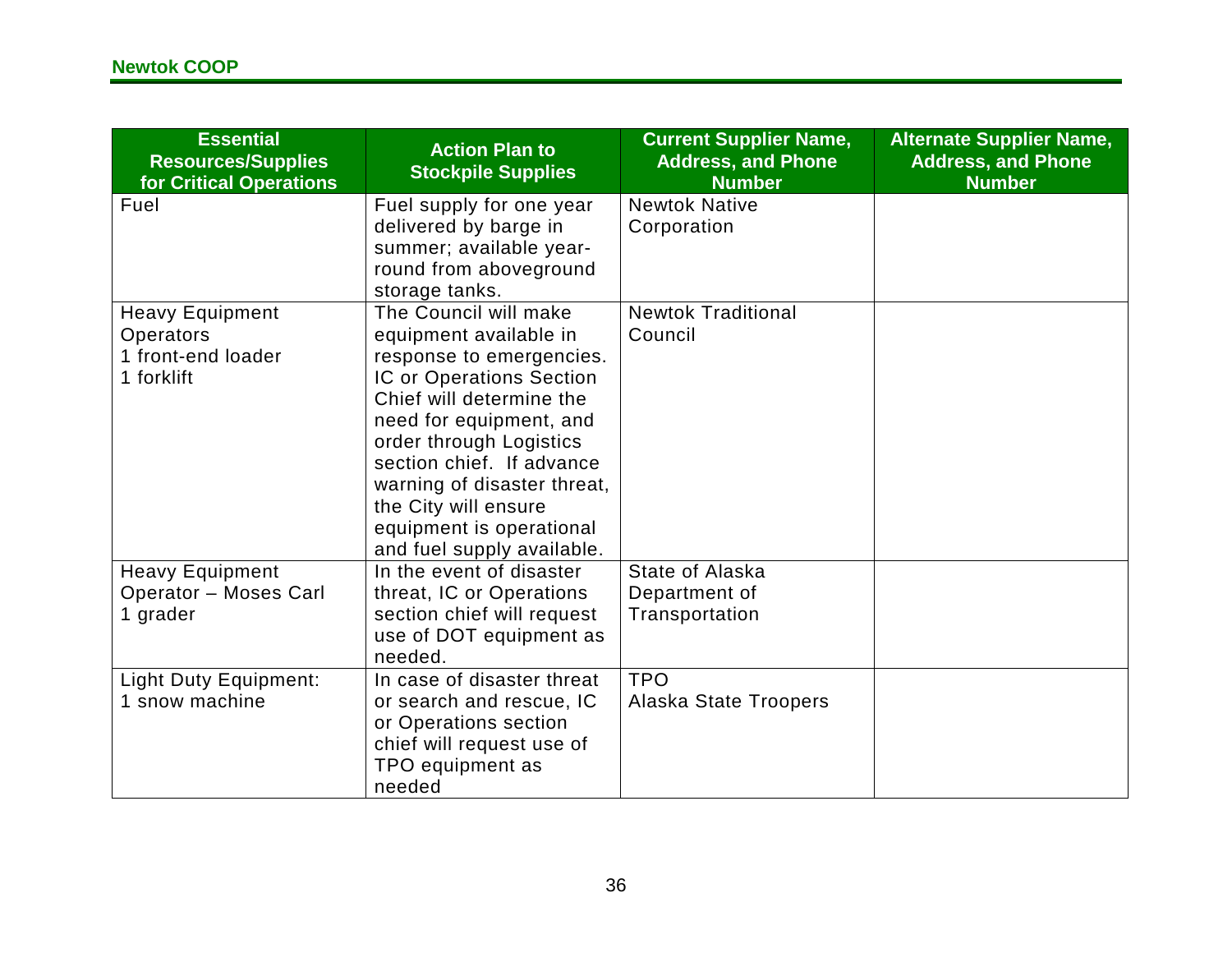| <b>Essential</b><br><b>Resources/Supplies</b><br>for Critical Operations                                                                               | <b>Action Plan to</b><br><b>Stockpile Supplies</b>                                                                                                                     | <b>Current Supplier Name,</b><br><b>Address, and Phone</b><br><b>Number</b> | <b>Alternate Supplier Name,</b><br><b>Address, and Phone</b><br><b>Number</b> |
|--------------------------------------------------------------------------------------------------------------------------------------------------------|------------------------------------------------------------------------------------------------------------------------------------------------------------------------|-----------------------------------------------------------------------------|-------------------------------------------------------------------------------|
| <b>Health Clinic</b><br><b>Health Aides</b><br>2 ATVs<br>1 rescue sled<br>Satellite phone                                                              | In the event of disaster<br>threat or search and<br>rescue, IC or Operations<br>Section Chief will request<br>use of Health Clinic<br>resources equipment as<br>needed | <b>Newtok Health Clinic</b><br>907.237.1111                                 | Yukon-Kuskokwim Health<br>Corporation;<br>www.ykhc.org<br>907.563.6000        |
| <b>Personal Property</b><br>2 28 ft fishing boats<br>1 26 ft fishing boat<br>54 small skiffs 18-24 ft<br>50 4-wheeler<br>60 snow machines<br>$~55$ ATV | In case of disaster threat<br>or search and rescue, IC<br>or Operations Section<br>Chief will request use of<br>personal resources and<br>equipment as needed          | <b>Community Members</b>                                                    |                                                                               |

## **Services Required for Maintaining Department's Critical Operations**

| <b>Essential Resources/Supplies</b><br><b>for Critical Operations</b>                                                                                                           | <b>Action Plan to</b><br><b>Stockpile Supplies</b>                                          | <b>Current Supplier Name, Address,</b><br>and Phone Number                      |
|---------------------------------------------------------------------------------------------------------------------------------------------------------------------------------|---------------------------------------------------------------------------------------------|---------------------------------------------------------------------------------|
| 1. After 12 hours of power<br>interruption, local telephone<br>service will not be available.<br>Satellite phones will be used by<br>health clinic for critical<br>emergencies. | United Utilities Inc. keeps<br>emergency generator for land line<br>telephone.              | United Utilities, Inc.<br>5450 A Street, Anchorage, AK<br>99518<br>907.273.5289 |
| 2. Washeteria and water supply                                                                                                                                                  | There is no back-up generator;<br>NTC will get ice from lakes for<br>emergency water source | <b>Newtok Traditional Council</b>                                               |
| 3. Grocery store                                                                                                                                                                | Potential for tax deductible<br>donations of emergency food and<br>supplies                 | <b>Newtok Native Corporation</b>                                                |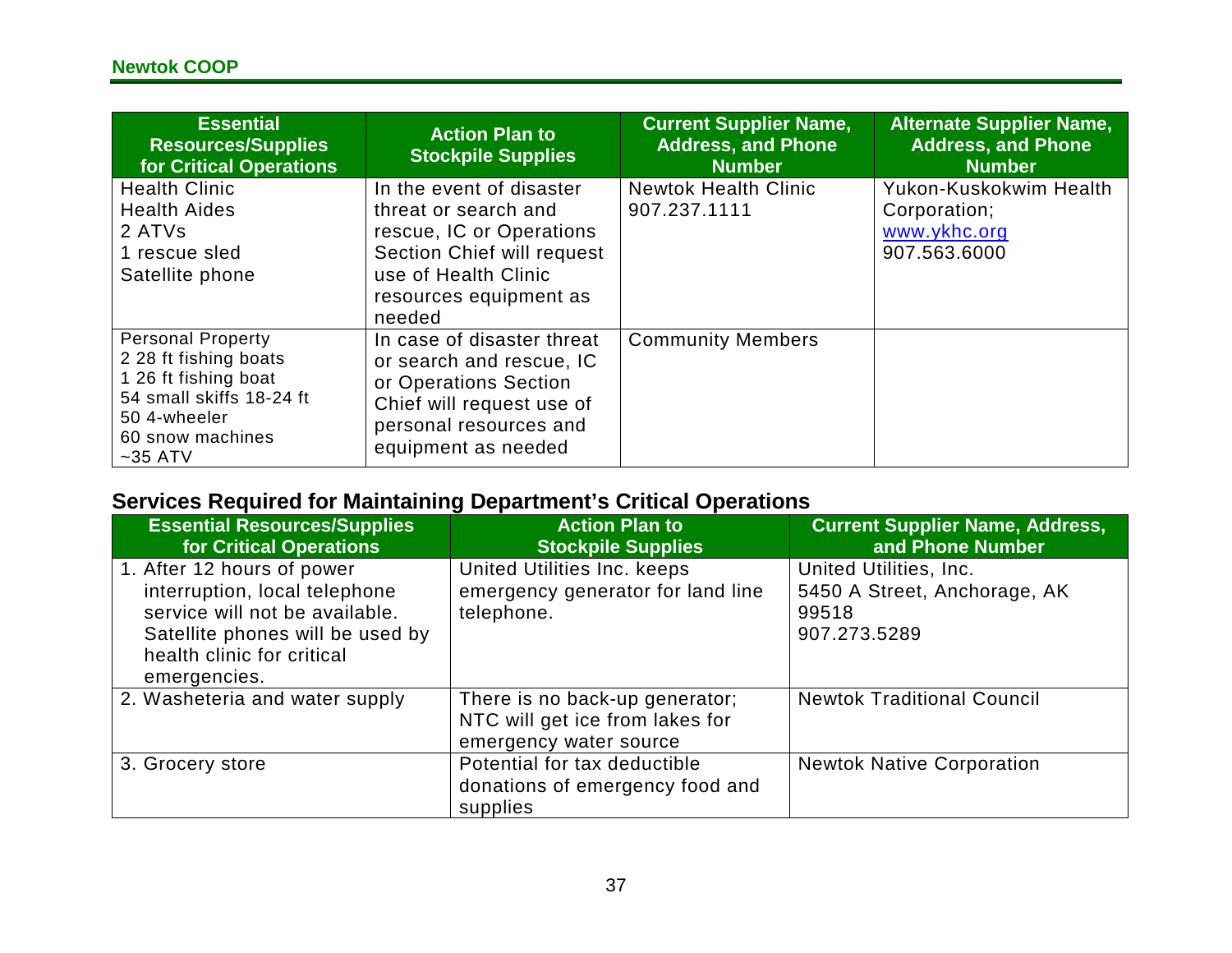| <b>Essential Resources/Supplies</b><br>for Critical Operations | <b>Action Plan to</b><br><b>Stockpile Supplies</b>                                                                         | <b>Current Supplier Name, Address,</b><br>and Phone Number                                                                          |
|----------------------------------------------------------------|----------------------------------------------------------------------------------------------------------------------------|-------------------------------------------------------------------------------------------------------------------------------------|
| 4. Gas and heating fuel                                        | Potential for tax deductible<br>donations of emergency food and<br>supplies; consider stockpiling<br>emergency fuel supply | <b>Newtok Native Corporation</b>                                                                                                    |
| 5. ANICA Store                                                 |                                                                                                                            | <b>ANICA Corporate Office</b><br>4634 E. Marginal Way South,<br>Suite 200<br>Seattle, WA 98134<br>206.767.0333<br>Fax: 206.767.2421 |
| 6. Power Plant                                                 | No emergency generators for<br>power; small generator for back-up                                                          | <b>Ungusrag Power Company</b>                                                                                                       |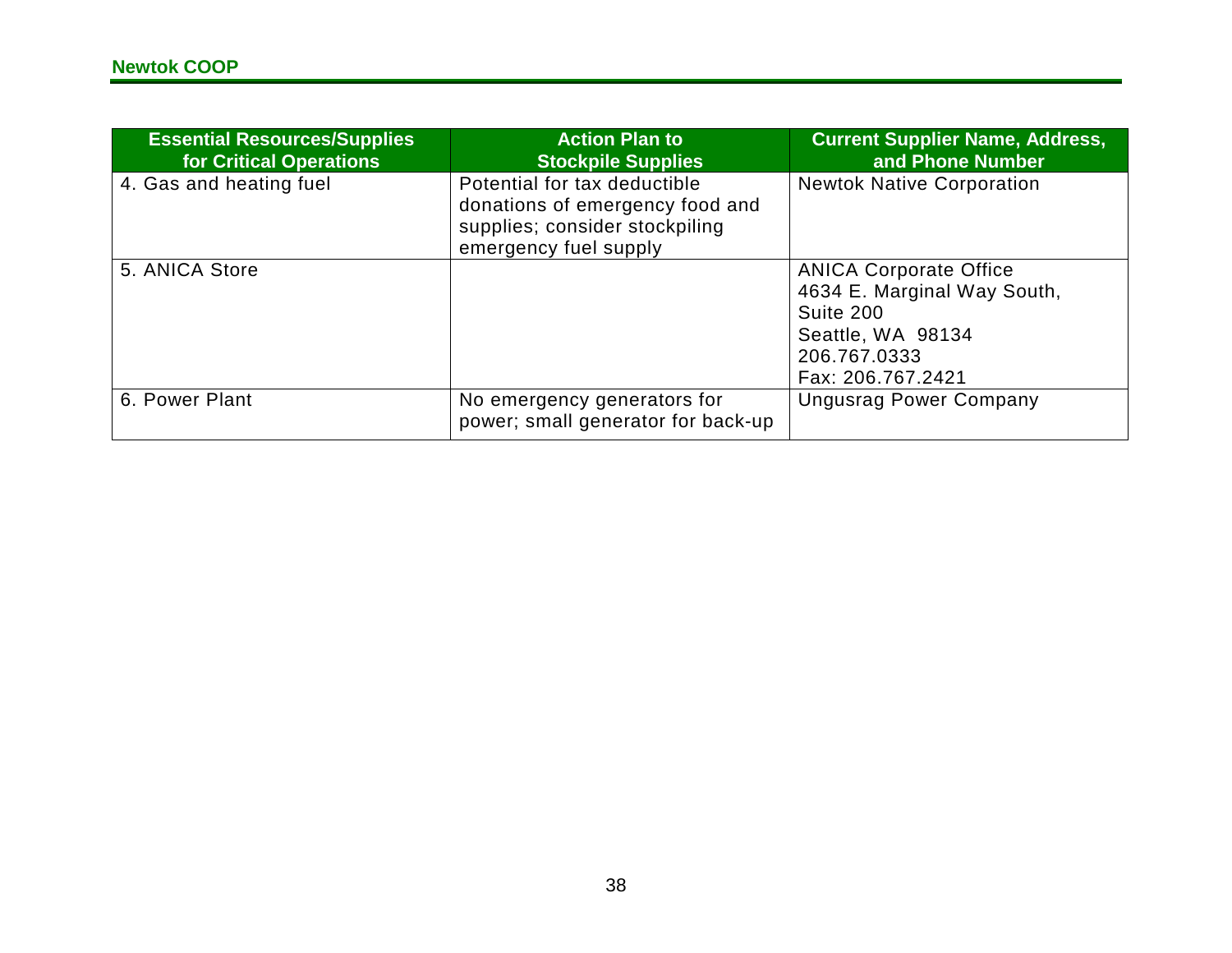## <span id="page-48-0"></span>**Appendix F Essential Travel Required for Maintaining Department's Critical Operations**

[To be developed]

| <b>Essential Travel (domestic</b><br>or international) Required<br>to Maintain Services<br>during an Emergency | <b>Current Mode of Travel</b> | <b>Alternate Travel Mode or</b><br><b>Alternative to Travel</b> |
|----------------------------------------------------------------------------------------------------------------|-------------------------------|-----------------------------------------------------------------|
|                                                                                                                |                               |                                                                 |
|                                                                                                                |                               |                                                                 |
|                                                                                                                |                               |                                                                 |
|                                                                                                                |                               |                                                                 |
|                                                                                                                |                               |                                                                 |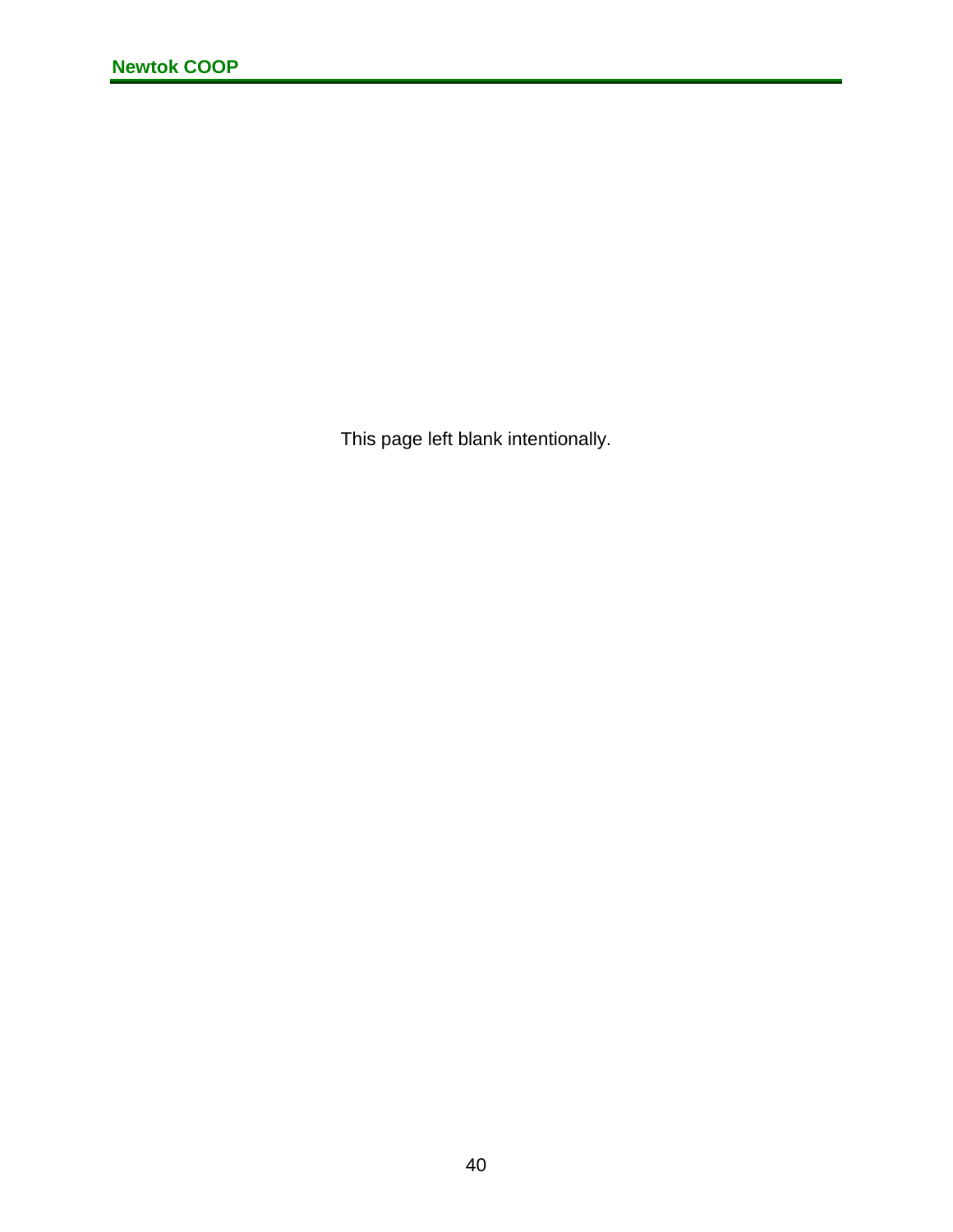## **Appendix G Organizational Go-Kit Contents**

<span id="page-50-0"></span>[To be developed]

| <b>Item</b>                 | <b>Organization</b><br><b>Unit</b> | <b>Location</b> | <b>Quantity</b> |
|-----------------------------|------------------------------------|-----------------|-----------------|
| <b>COOP Plan</b>            |                                    |                 |                 |
| Communications<br>Equipment |                                    |                 |                 |
| <b>Computer Equipment</b>   |                                    |                 |                 |
| <b>COOP Procedures</b>      |                                    |                 |                 |
| <b>Contact Lists</b>        |                                    |                 |                 |
| Memoranda of<br>Agreement   |                                    |                 |                 |
| Map to Alternate Site       |                                    |                 |                 |
| <b>Vital Records</b>        |                                    |                 |                 |
| <b>Office Supplies</b>      |                                    |                 |                 |
| Other (List)                |                                    |                 |                 |
|                             |                                    |                 |                 |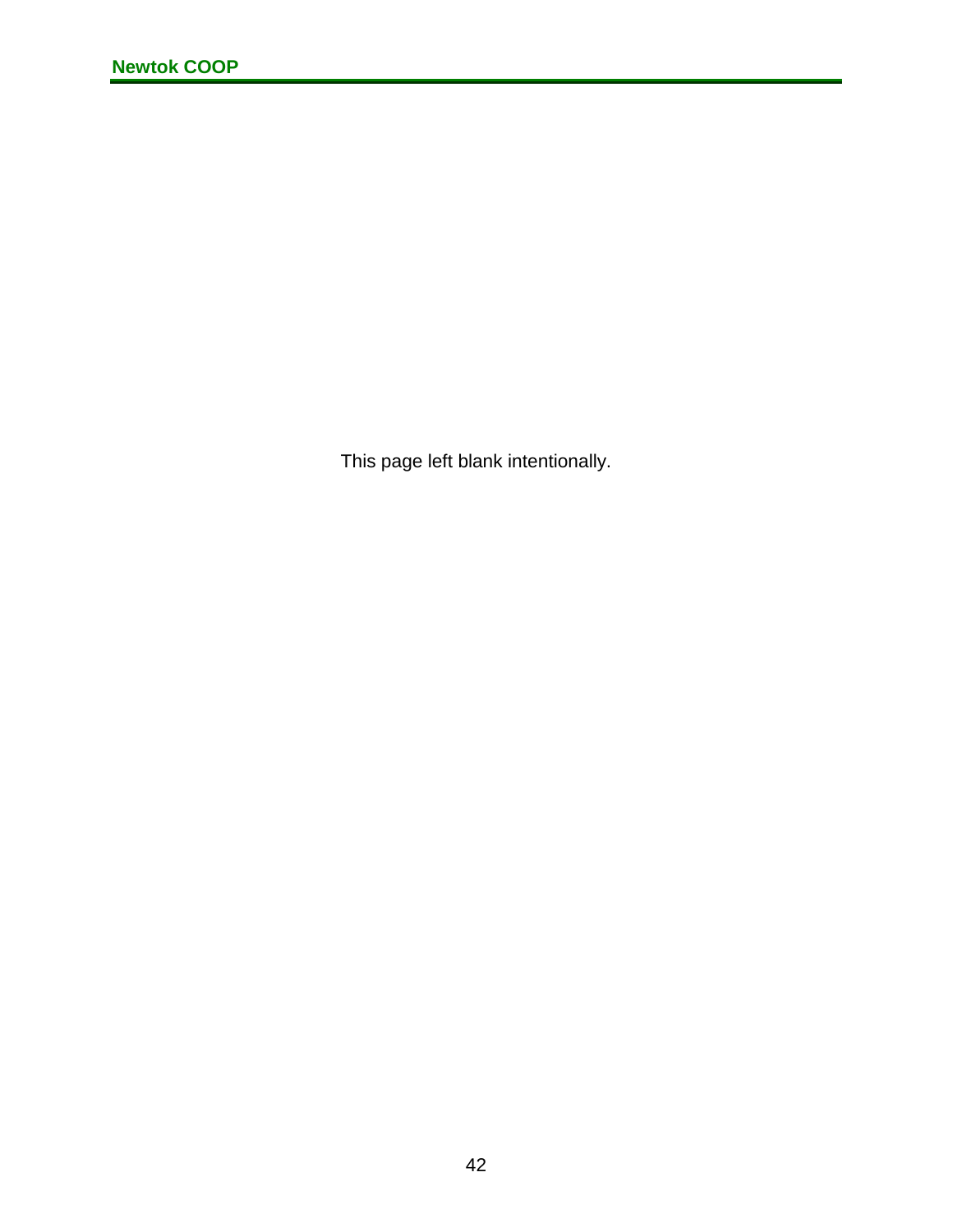#### **Appendix H Planning Readiness Checklist**

*High priority action items to prepare for emergency*

#### <span id="page-52-0"></span>[To be developed]

| <b>Action Items</b>                                                                | <b>Responsible</b><br>Person(s)                          | <b>Due Date</b> | <b>Plan</b><br>(how this action item<br>will be completed)    |
|------------------------------------------------------------------------------------|----------------------------------------------------------|-----------------|---------------------------------------------------------------|
| 1. Notification of<br>emergency to<br>SECC/DHS&EM.<br>Declaration of<br>emergency. | <b>Newtok</b><br>Tribal<br>Council<br>President or<br>IC |                 | President will sign<br>declaration document<br>and call SECC. |
| 2.                                                                                 |                                                          |                 |                                                               |
| 3.                                                                                 |                                                          |                 |                                                               |
| 4.                                                                                 |                                                          |                 |                                                               |
| 5.                                                                                 |                                                          |                 |                                                               |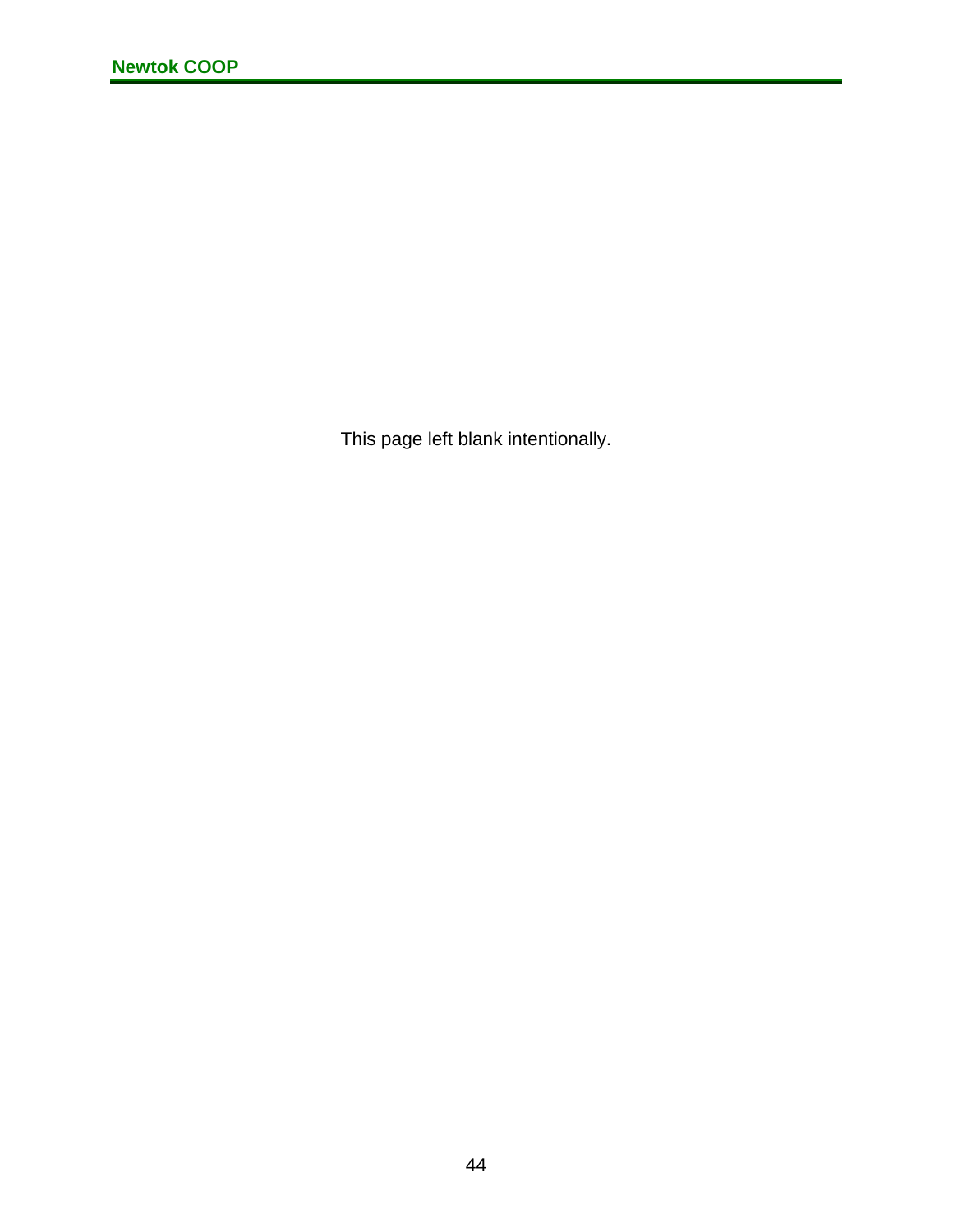## **Appendix I COOP Plan Maintenance**

## <span id="page-54-0"></span>[To be developed]

| <b>Activity</b>                                          | <b>Tasks</b>                                                                                                                     | <b>Frequency</b>      | <b>Date</b><br><b>Required</b> | <b>Date</b><br><b>Completed</b> |
|----------------------------------------------------------|----------------------------------------------------------------------------------------------------------------------------------|-----------------------|--------------------------------|---------------------------------|
| Plan update and<br>certification                         | 1. Review entire plan<br>2. Incorporate lessons<br>learned and changes<br>in policy<br>3. Manage distribution<br>of plan updates | Semi-<br>annually     |                                |                                 |
| <b>Maintain and</b><br>update lines of<br>succession     | 1. Obtain names of<br>current incumbents<br>and designated<br>successors<br>2. Update delegations<br>of authority                | As needed             |                                |                                 |
| <b>Checklists</b>                                        | 1. Update and revise<br>checklists<br>2. Ensure annual<br>update                                                                 | As needed<br>Annually |                                |                                 |
| <b>Update rosters of</b><br>all positions                | Confirm/update<br>information on roster<br>members of COOP<br>team                                                               | Quarterly             |                                |                                 |
| <b>Appoint new</b><br>members of COOP<br>Team            | 1. Qualifications<br>determined by<br><b>COOP</b> leaders<br>2. Issue appointment<br>letter and schedule<br>orientation          | As needed             |                                |                                 |
| <b>Maintain alternate</b><br>worksite readiness          | 1. Check all systems<br>2. Verify access codes<br>and systems<br>3. Cycle supplies and<br>equipment as<br>needed                 | Quarterly             |                                |                                 |
| <b>Review and update</b><br>supporting<br><b>MOU/MOA</b> | 1. Review for currency<br>and new needs<br>2. Obtain signatures<br>renewing agreement<br>or confirming validity                  | Annually              |                                |                                 |